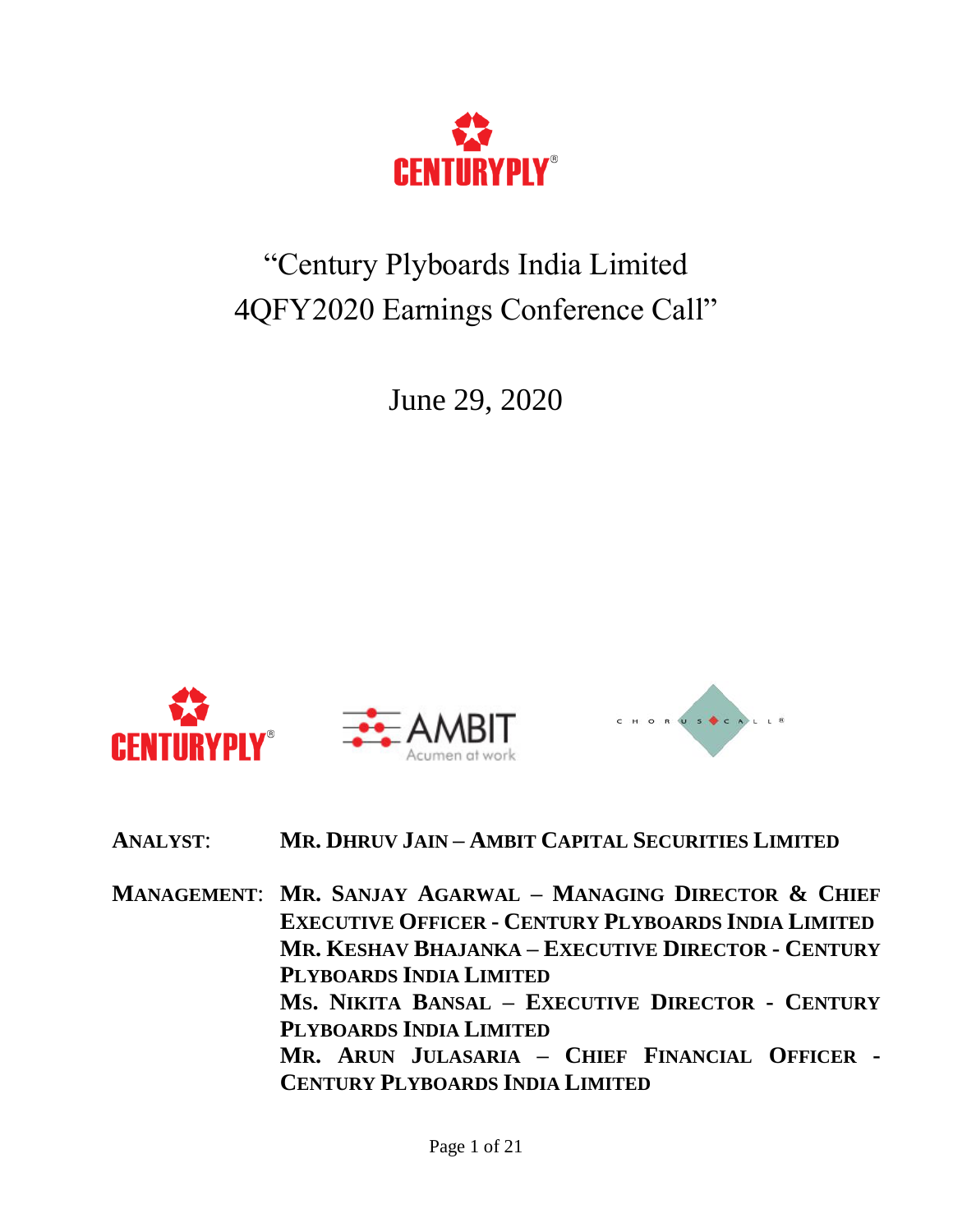

| <b>Moderator:</b> | Ladies and gentlemen, good day and welcome to Century Plyboards India Limited 4QFY2020 post          |
|-------------------|------------------------------------------------------------------------------------------------------|
|                   | results Conference Call hosted by Ambit Capital. As a reminder, all participant lines will be in the |
|                   | listen-only mode and there will be an opportunity for you to ask questions after the presentation    |
|                   | concludes. Should you need assistance during the conference, please signal an operator by pressing   |
|                   | "*" and then "0" on your touchtone phone. Please note that this conference is being recorded. I now  |
|                   | hand the conference over to Mr. Dhruv Jain from Ambit Capitals. Thank you, and over to you, Sir!     |
|                   |                                                                                                      |

**Dhruv Jain:** Thank you. Welcome to CenturyPly 4QFY2020 earnings call. We have with us Management of CenturyPly today for the comments. Over to you Sir for opening comments. Thanks.

**Sanjay Agarwal**: Good afternoon, friends. I am Sanjay Agarwal, MD and CEO of the company. Keshav Bhajanka, Executive Director; Nikita Bansal, Executive Director; Mr. Arun Julasaria, CFO of the company, have joined me in welcoming you to the fourth quarter and annual results call for CenturyPly.

> The year, as you all know, has ended with turmoil and since entire world has got affected by pandemic, I am sure you all have got bored hearing all this, but yes, that is the fact. Although we have done satisfactorily well in tough times, but still considerable amount of loss in sales and margins have happened.

> We expect current situation to get better after 2Q. Frankly, we expect that 3Q, we should be returning to quite near to normal. Although we have resumed our operations and sales have started picking up but getting back to normal level rather seems really challenging because we can see that situations are changing. Guwahati is closed. Chennai is now closed. Bombay is still opening closing, opening closing.

> Overall, last year was satisfactory in terms of financial performance. The sales, of course, did not grow much and then we were affected by the last 15 days, which is the most important time for sales annually. But there is a silver lining, EBITDA, barring impairment loss showed tremendous improvement.

> Net profit remains flat. Our debts reduced considerably. We could have been debt-free by first half of current fiscal, but due to current situation, it seems that it will take some more time. Financial ratios were favorable and working capital cycle showed very good improvement as debtor's days improved and inventory level had considerably reduced in our plants.

> In plywood, we achieved highest monthly sales in immediate preceding quarter and expected slight growth in 4Q. But of course, right now, we have a very easy way out because of the Covid we took a beating.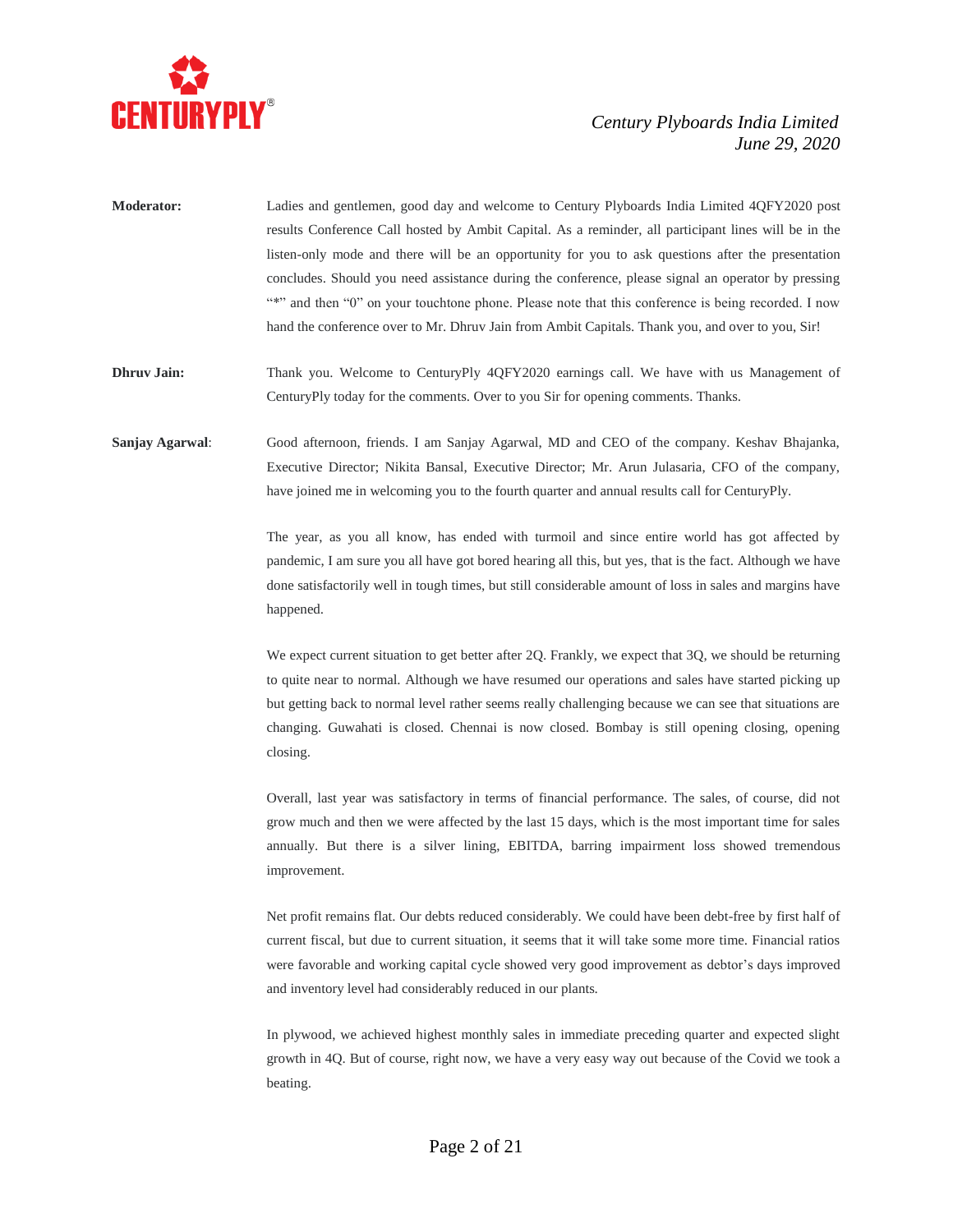

Laminates did well in the year gone and very good improvement in margins have happened as promised by Keshav last year vis-à-vis the year last.

MDF segment also performed significantly well with 19% jump in revenue from preceding year and EBITDA at almost 25%. Particleboard has reached optimum capacity utilization and revenue grew marginally. As informed earlier, also, we are at optimum capacity utilization and need new capacity enhancement for both MDF and particleboard. Most of the homework is done, but in the present situation, it is impossible to take a final decision. Our CFS division is under pressure due to competition and as well as because of COVID, the import and export have been very, very adversely affected. Thus, it affects the CFS division most.

Now I will hand over to CFO, Mr. Arun Julasaria, who will take you with key financial data for current quarter post which we are open for question and answers session. Thank you.

**Arun Julasaria:** Good afternoon. I am Arun Julasaria, CFO of the company. First of all, I will like to speak the customary disclaimer that this call leads us to discuss company's historical numbers and forwardlooking ideas. In no way it should be construed as an invitation to invest in the company.

> We have already mailed you a detailed presentation showing analysis of segment-wise numbers. I hope you all have received the same. So I will not discuss numbers in too much detail, and I will take you through only key figures.

> As you are aware that our Laos subsidiaries, business of Laos' subsidiaries was closed down for the whole year, so we have taken impairment there. So our share of impairment was Rs. 45.63 Crores, which we have recognized as business loss in standalone accounts, and that has been taken in plywood segment.

> The EBITDA margin of plywood segments, are considerably low because of this impairment loss. Bearing this impairment loss overall financial results for the whole year are satisfactory. Revenue stood at Rs. 2,282 Crores against Rs. 2,263 Crores last year almost flattish with slight improvement. As you are aware that country was locked down due to COVID-19 in later part of the March month and these two weeks were quite crucial for us because the dealers tend to buy maximum in these two weeks for availing maximum trade discounts. Our sales team also tried to earn maximum incentive, which is based on their sales performance. So these 2 weeks are quite crucial, and we estimate that we lost around Rs. 90 Crores revenue because of this lockdown and accordingly, also lost our bottomline to that extent.

> EBITDA margins considerably improved from 13.5% to 15.6% without considering this impairment loss. Profit after tax was almost flattish. On foreign exchange front, we did not have significant loss.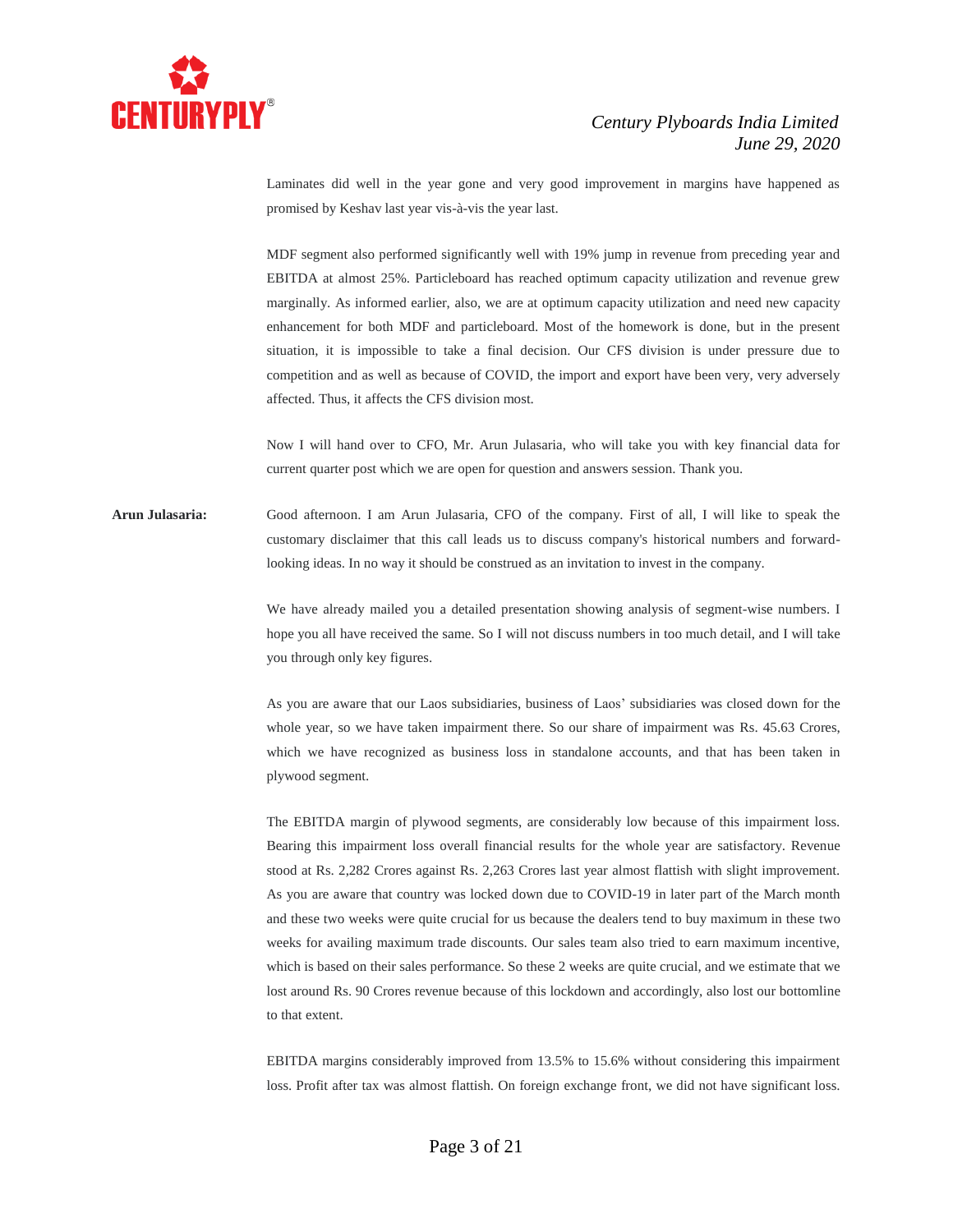

As on March 31, 2020, USD 10 million were hedged at Rs. 75.68 but as on date, all our exposure is open.

Regarding tax credit, we are still following old system because we have got MAT credit. So till that MAT credit is fully utilized, we shall like to remain in old system, although we will keep on reviewing this as and when we think fit.

On balance sheet front, company net worth for first time crossed Rs. 1,000 Crores. Debts have substantially come down from Rs. 468 Crores to Rs. 188 Crores despite liquidity crunch, working capital cycle reduced from 86 to 67 days.

The term loan taken for our Punjab unit, MDF unit was fully prepaid. Plywood as such has done well, but EBITDA margins for plywood are bit lower compared to last year. Laminates have done exceedingly well. EBITDA margin has improved from 8.8% to 13.5%. In case of MDF, we have now reached optimum capacity. EBITDA margins have also reached to 24.7%. While planning the project, we thought of 25% EBITDA margin, so we have achieved those 25% EBITDA margins.

And now for further growth in MDF and particle board, we need new capacities. We had a plan to set a plant in U.P. but for the time being that project is kept in abeyance. We informed you in the last call that our license for MDF and particle board unit in U.P. was challenged in green bench. So green bench have, for the time being, have quashed all the licenses issued by U.P. government. So as on date, technically, we do not have license, but as per Supreme Court directions in earlier decisions, if any industry is backed on agro-forestry timber, it does not require licensing. So U.P. government will have to notify alternate system, and they can bypass this licensing requirement. We expect positive developments, and we shall have the necessary permission without license to set up that plant in U.P. But considering the COVID situation, we have kept project in abeyance for the time being, we shall take call at right time.

Like MDF and particle board also, we have reached an optimum capacity and optimum EBITDA margins of 24.3%. Here again, we need capacity, which I discussed for U.P. plant. In case of logistic business, although there was a bit of degrowth due to competition, but we could maintain our EBITDA margins.

With this, I will conclude my discussion on numbers. For any number related query, you can call us separately or you can ask question here also. But I request as the promoters are on this call, you confine your questions to qualitative aspects only and number related queries can be separately referred to us.

With this, I invite questions from you all, please.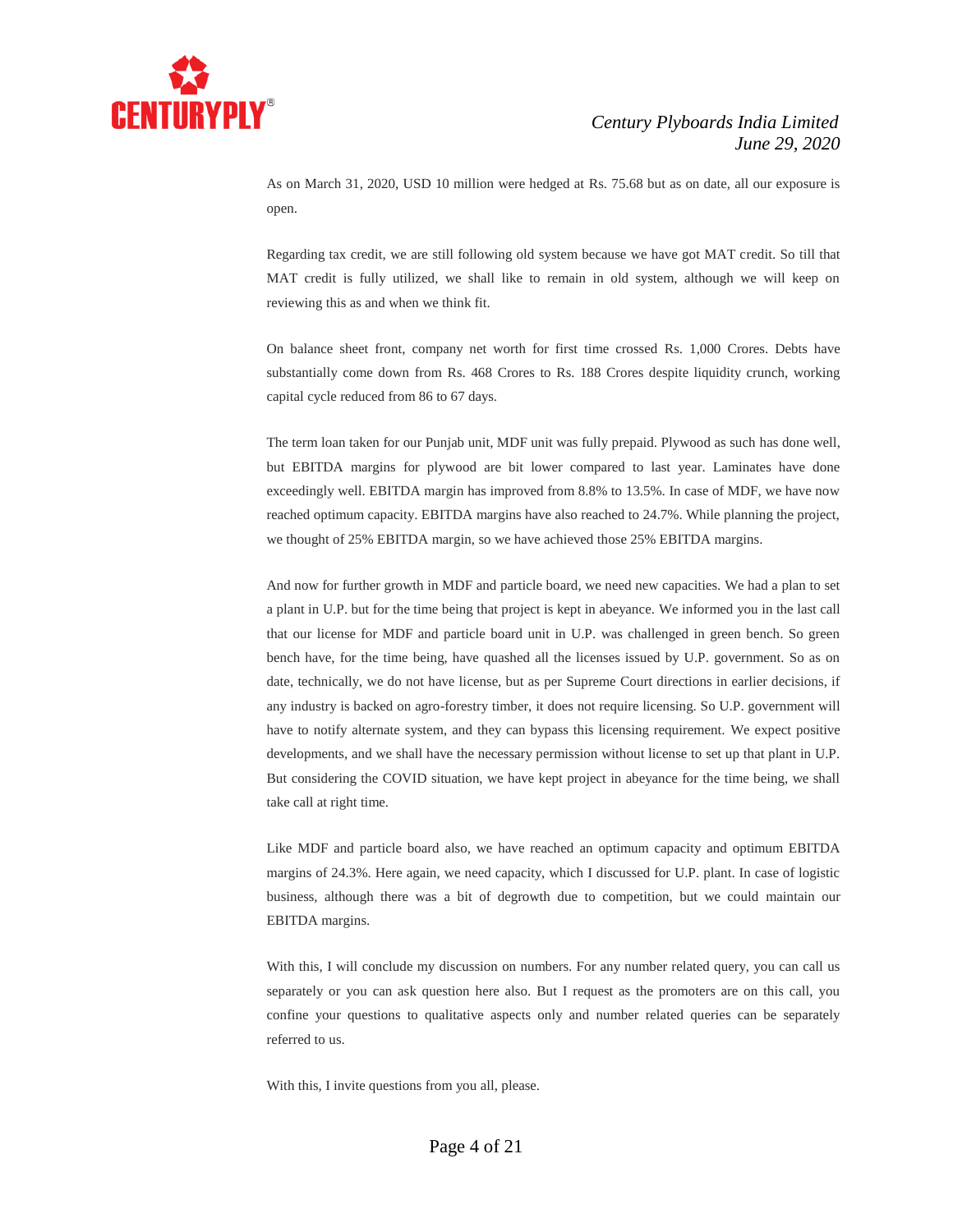

|                      | Our first question is from the line of Subrata Sarkar from Mount Finance. Please go ahead.                                                                                                                                                                                                                                                                                                                                                                                                                                                                                                                                                               |
|----------------------|----------------------------------------------------------------------------------------------------------------------------------------------------------------------------------------------------------------------------------------------------------------------------------------------------------------------------------------------------------------------------------------------------------------------------------------------------------------------------------------------------------------------------------------------------------------------------------------------------------------------------------------------------------|
| Subrata Sarkar:      | Sir, just one simple question, like, Sir, recently, has India imposed like there is additional import duty<br>on MDF? And if so, how will it impact us?                                                                                                                                                                                                                                                                                                                                                                                                                                                                                                  |
| Arun Julasaria:      | I do not think till now there has been any additional duty has been decided.                                                                                                                                                                                                                                                                                                                                                                                                                                                                                                                                                                             |
| Sanjay Agarwal:      | On MDF, there was country-specific antidumping duty. It was even before this COVID situation<br>arose and that is continuing. That is continuing. That is country-specific and thickness-specific.                                                                                                                                                                                                                                                                                                                                                                                                                                                       |
| Subrata Sarkar:      | Yes Sir, is there extension on that?                                                                                                                                                                                                                                                                                                                                                                                                                                                                                                                                                                                                                     |
| Sanjay Agarwal:      | No that is continuing. That is continuing. That is still valid.                                                                                                                                                                                                                                                                                                                                                                                                                                                                                                                                                                                          |
| Arun Julasaria:      | There is no new development. That is continuing.                                                                                                                                                                                                                                                                                                                                                                                                                                                                                                                                                                                                         |
| Subrata Sarkar:      | Okay. It is valid till what period, Sir?                                                                                                                                                                                                                                                                                                                                                                                                                                                                                                                                                                                                                 |
| Sanjay Agarwal:      | Till it is withdrawn.                                                                                                                                                                                                                                                                                                                                                                                                                                                                                                                                                                                                                                    |
| Subrata Sarkar:      | Okay. There is no specific time period?                                                                                                                                                                                                                                                                                                                                                                                                                                                                                                                                                                                                                  |
| Arun Julasaria:      | Yes.                                                                                                                                                                                                                                                                                                                                                                                                                                                                                                                                                                                                                                                     |
| Moderator:           | Thank you. Our next question is from the line of Madhav Marda from Fidelity Investments. Please go<br>ahead.                                                                                                                                                                                                                                                                                                                                                                                                                                                                                                                                             |
| <b>Madhav Marda:</b> | Good afternoon. I just wanted to get a picture from you on the MDF industry in India if you could just<br>help us with the industry level capacity utilization in the domestic market? Also, with the INR<br>depreciating, I would assume that makes us stronger versus imports. Of course, margins have<br>recovered very well in the industry in the last one year compared to FY2019. So do you think that<br>24%, 25% margins are here to stay, like for the next two to three years?                                                                                                                                                                |
| Sanjay Agarwal:      | See, I will first speak about the future a little bit because the present drive in the present situation you<br>have seen government has identified furniture as a very thrust segment for Indian exports becoming<br>reliant on furniture and becoming a force in the export market. Furniture is one of them. So if that<br>happens or if that materializes in next one, one and a half years or two years also, so the market for<br>particleboard and MDF is going to really grow a lot. Even if it does not fructify too much, but still, it<br>will give a lot of support to MDF and particleboard industry because all the readymade furniture is |

**Moderator**: Thank you very much Sir. Ladies and gentlemen, we will now being the question and answer session.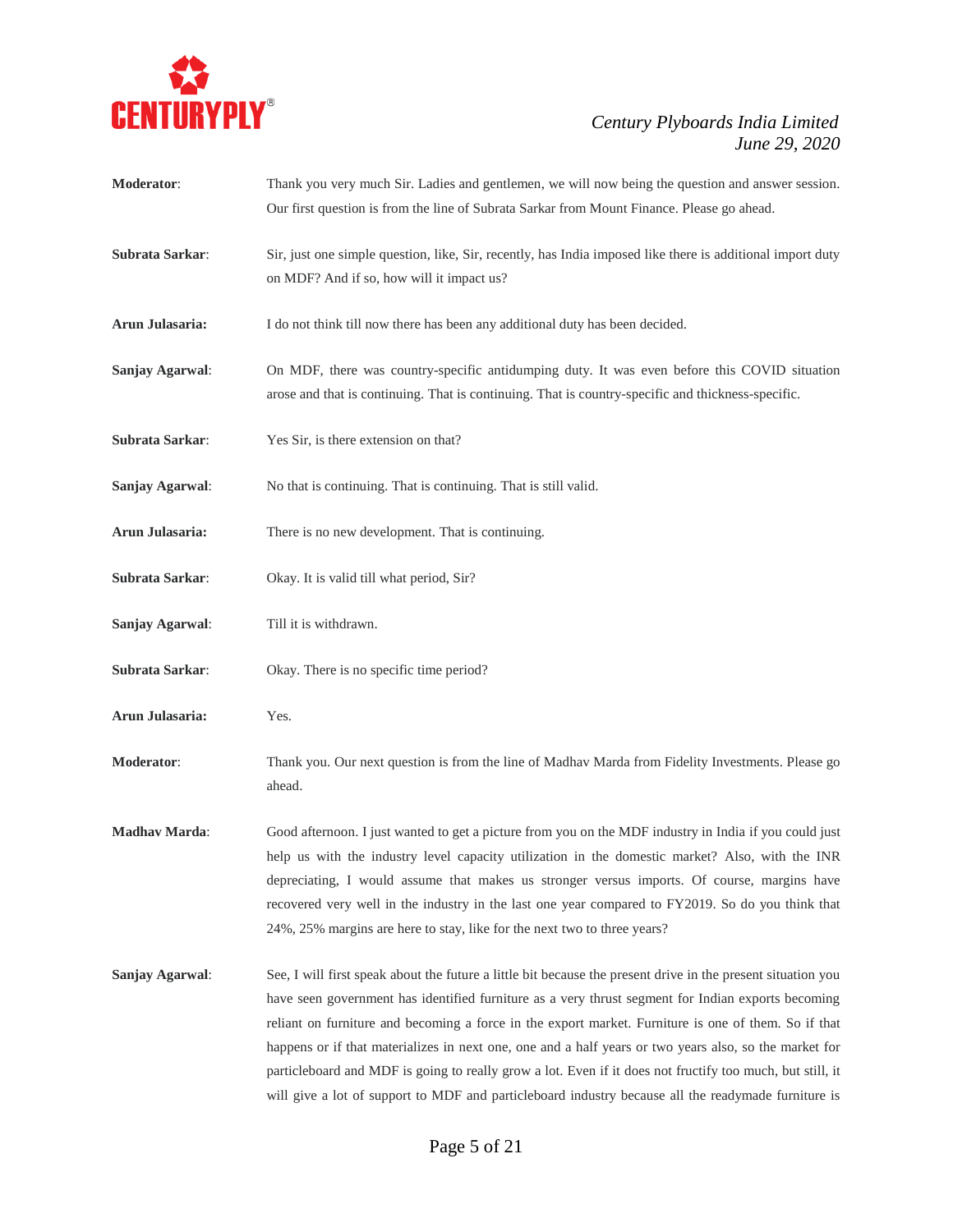

made of only particleboard and MDF. The capacity today is approximately 1,800,000 cubic meter, so around 4,500, 5,000 CBM per day and you see that our capacity is fully utilized, practically, we are there at 90%, because Green had come up with one plant in South, but I believe that because of their exports, now they are doing quite well as far as they have improved their situation. But exactly, I do not have the numbers at the moment. Axon also has put up a plant. So I think they are also having some spare capacity. But in times to come, it is very, very clear that because of the government's thrust and now the government putting in some more duty, import duty, some kind of a protection on all the thicknesses. Right now, it is not there in all the thicknesses. So the import will go down further and local players will have much more flexibility to play within India. So the coming times are good.

**Madhav Marda:** Against the 18 lakh CBM capacity, how much is the demand right now in India for MDF?

**Sanjay Agarwal:** So actually, I do not have the data right now in my hand. So there is no point in giving you approximate data, there is no point in giving you that. Of course, I can calculate and give it to you.

**Madhav Marda**: I can just take you from you offline later. But I think my question then would be Sir, that the margin for MDF has come back in FY2020 like what has driven the improvement in margins? Do you think like this is sustainable for the next two to three years?

**Sanjay Agarwal:** You see, as a manufacturer, I always believe that it is sustainable. I do not see that in present situation, the prices of raw material will go up. I do not see financing costs going up. I only see that imports can go down. I only see that the industry will have to go and do better because of the focus on furniture. So there are all the positive signs that, yes, we will be able to maintain somewhere near this or maybe improve a little bit. But nobody knew COVID will happen?

**Madhav Marda**: Of course. My question was just given more longer-term because for the good improvement.

**Sanjay Agarwal:** So we are quite hopeful. We are very, very hopeful, and that is why we are talking that we are looking at putting up 1 more plant actually.

**Madhav Marda:** Got it. Sir, just last question on MDF, our biggest customers for MDF who would be our biggest customer and it is obviously more of a B2B business, right versus B2C?

**Sanjay Agarwal**: It is all B2B business, most of it. But yes, MDF has started getting into B2C also. Particle board is still mostly B2B. We have all throughout India, we are in touch, we call them OEM, and original equipment manufacturers so all these converters who convert from these panels to finished readymade furniture, so we are in touch with all of them. Even Godrej, you all know that is a big manufacturer or there is a space where you all must have heard these names so all of them are doing quite well. Because we are in touch with them, so they are our customers. We usually give sale directly to few of them, most of them. They go through some kind of a distributor locally.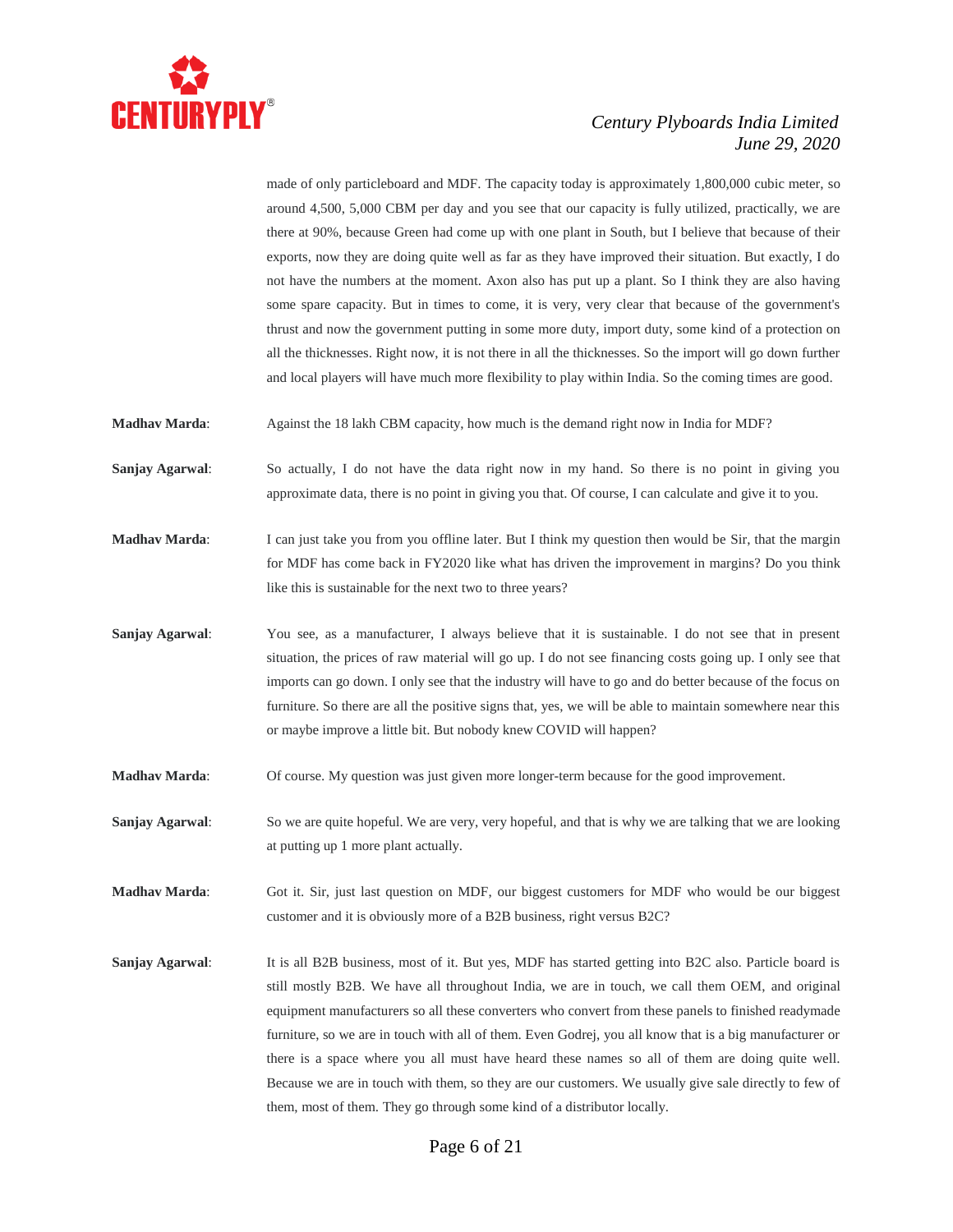

**Madhav Marda**: Thank you so much.

**Moderator:** Thank you. We will take a next question from the line of Ashish Poddar from Anand Rathi. Please go ahead.

- **Ashish Poddar:** Thank you Sir for taking my question. Yes. I just want to understand your sense of what the kind of recoveries we have seen after easing of lockdown. So it is almost two months now when we have seen this. So what is your sense about the demand pattern in the last two months and is there a case that whatever demand we are seeing currently is coming from the existing projects and in absence of new project announcement, perhaps in the coming quarters, you will face more distress than whatever numbers we are talking about currently?
- **Sanjay Agarwal:** Very good question. You see April was actually a wash out, I think, for everybody. There cannot be any discussion. May, we have done about 30%. That is what I had expected a little lesser than what we did actually, but then we achieved 30%. This month, we are looking at 50%. So I think we will be able to cross 50%. Now for some industries, we read in newspaper that some industries are reaching at 70%, 75% for paints and all that we have heard. But the situation of the market, I do not think is ready for reaching 70% or 80%. Yes, we can produce. But selling it in the market, maybe a little more logistical issues are there, people are unable to go in the market, Bombay, Chennai we all know about Delhi, we all know about situations everywhere. So you cannot really force people to go and work. So that is the first part of it.

The second part of that there can be demand reduction because of no new projects, are being awarded. Yes, that is our apprehension, too, very frankly. We believe that till June, even in July, the old projects will be supporting us, some part of August, but sometime in August, maybe we may face. But you must be hearing in newspapers also, you must have read that some of the workers are now returning back. We expected that the workers or the contractors will not return back. But then we already see that, yes, they have already started coming back. If you live in a city and we go out today in Bombay or Kolkata where you see the traveling time has come back to normal original half-anhour, one hour, one and a half hour time, so everybody is already on the road.

So we are actually dying to go back. We are even now the threat also and the fear also in the mind is not that much now. It has reduced to a great extent, actually. Even I am ready today, whether I believe that I might have passed through COVID and I have already developed immunity that is my conviction in my mind. But actually, that is what has to happen. If I am not affected, I know I will be affected. Nothing can now stop it and we will have to just cross it. So there is a saying that we will get used to and we will learn to live with it. So yes, what you said is a little right? Yes, there is a possibility. We cannot deny it.

Ashish Poddar: Thank you so much and good luck.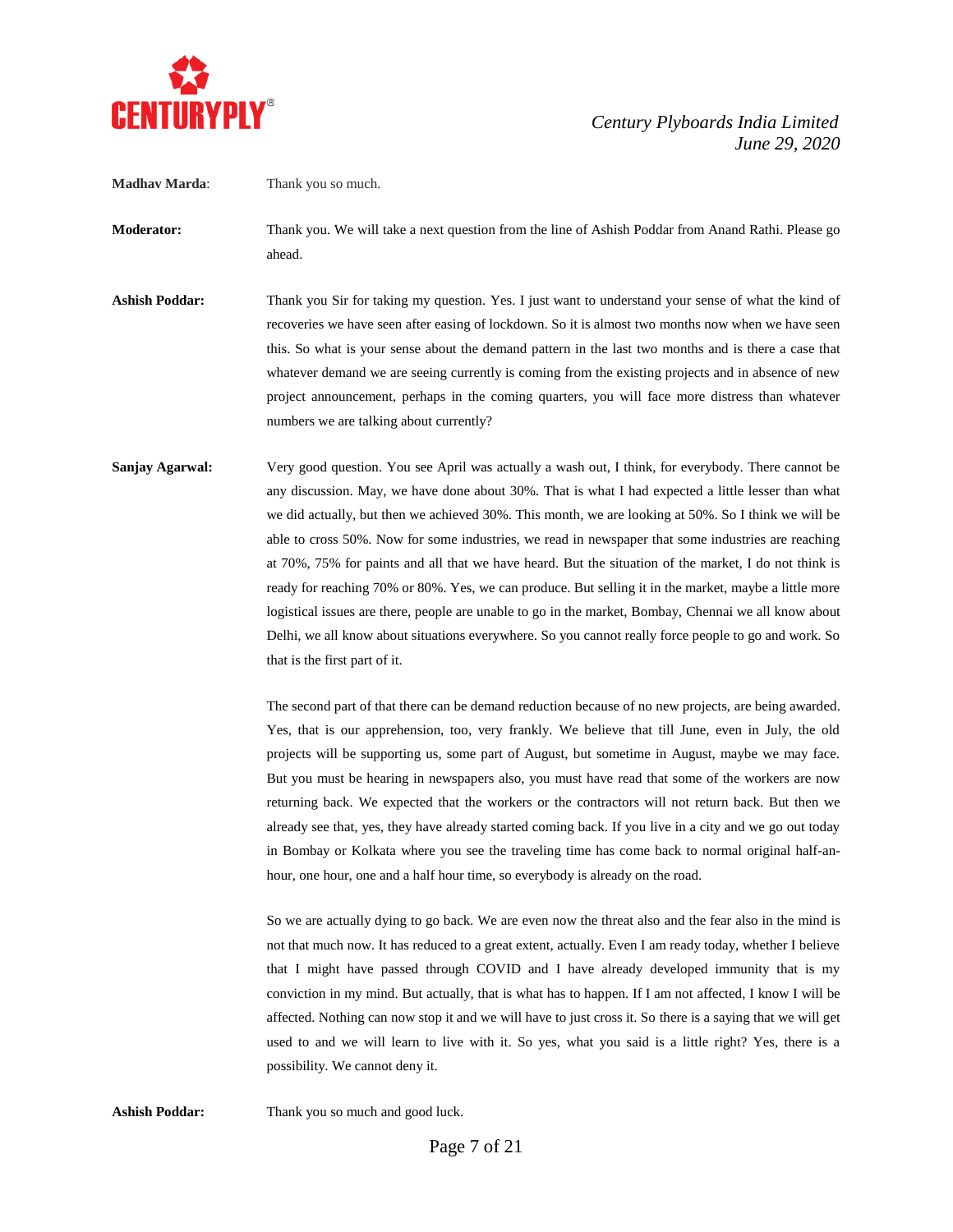

- **Moderator:** Thank you. We will take a next question from the line of Jignesh Kamani from GMO. Please go ahead.
- **Jignesh Kamani:** Just wanted to talk about 3 division, particle board, plywood and MDF. As per your estimate, which will revive first and which will revive last? And second thing, if you think about the end-use wise, breakup between the residential and commercial use, how is the breakup between plywood and MDF?
- **Sanjay Agarwal:** Very good. See, I think or rather what we see in the markets also, I think MDF and particle board will revise faster because the involvement of the contractors is a little lesser there. So it is possible to still run the OEMs by small factories and actually produce the finished goods and sell them, and the customer can just buy and use it. So we believe there are no -- if you ask me the second question, I have no reply. Whether there is a data or there is a study, no, there is nothing.
- **Jignesh Kamani:** If you think about end-use wise, like plywood and MDF, how much percentage goes to residential usage and how much go to commercial usage?
- **Sanjay Agarwal:** So we believe that most of this plywood is going into residential only. Yes, plywood, there is a plywood, which we call it a commercial plywood. That plywood is used in office commercial things because commercial furnishing requires change very fast. Maybe in 10 years time or 8 years' time, you want to change the furniture. That is why actually people can go for commercial-grade plywood, and that is much cheaper and it can be still compared in some way with MDF. Otherwise, MDF is cheaper, so MDF is used mostly in commercial. But yes, now it is because of the readymade furniture's, the readymade furniture's use only MDF and particle board.
- **Jignesh Kamani:** But I believe commercial is mostly using particleboard, right?
- **Sanjay Agarwal:** Commercial is using particleboard and MDF also.
- **Jignesh Kamani:** Okay. So from the particleboard, MDF consumption, safe to assume 50% to 60% going to commercial and only 30% to 40% going to residential use?
- **Sanjay Agarwal:** Yes, actually what happens is in residential you have to still do some cleaning, you have to use your wet cloth that is people give this mind also there is an issue that it may open up, it may be laminate for particle board is very light product. So that is the reason that particle board is used lesser in residential, but all the readymade furniture is made of particle board and MDF only. So, if you want that cheaper readymade product than that will be made of particle board if you can afford a little higher of that you can go for an MDF product.
- **Jignesh Kamani:** My last question, have you seen that people are down-trading now because of the income level has gone down and replacing plywood with MDF.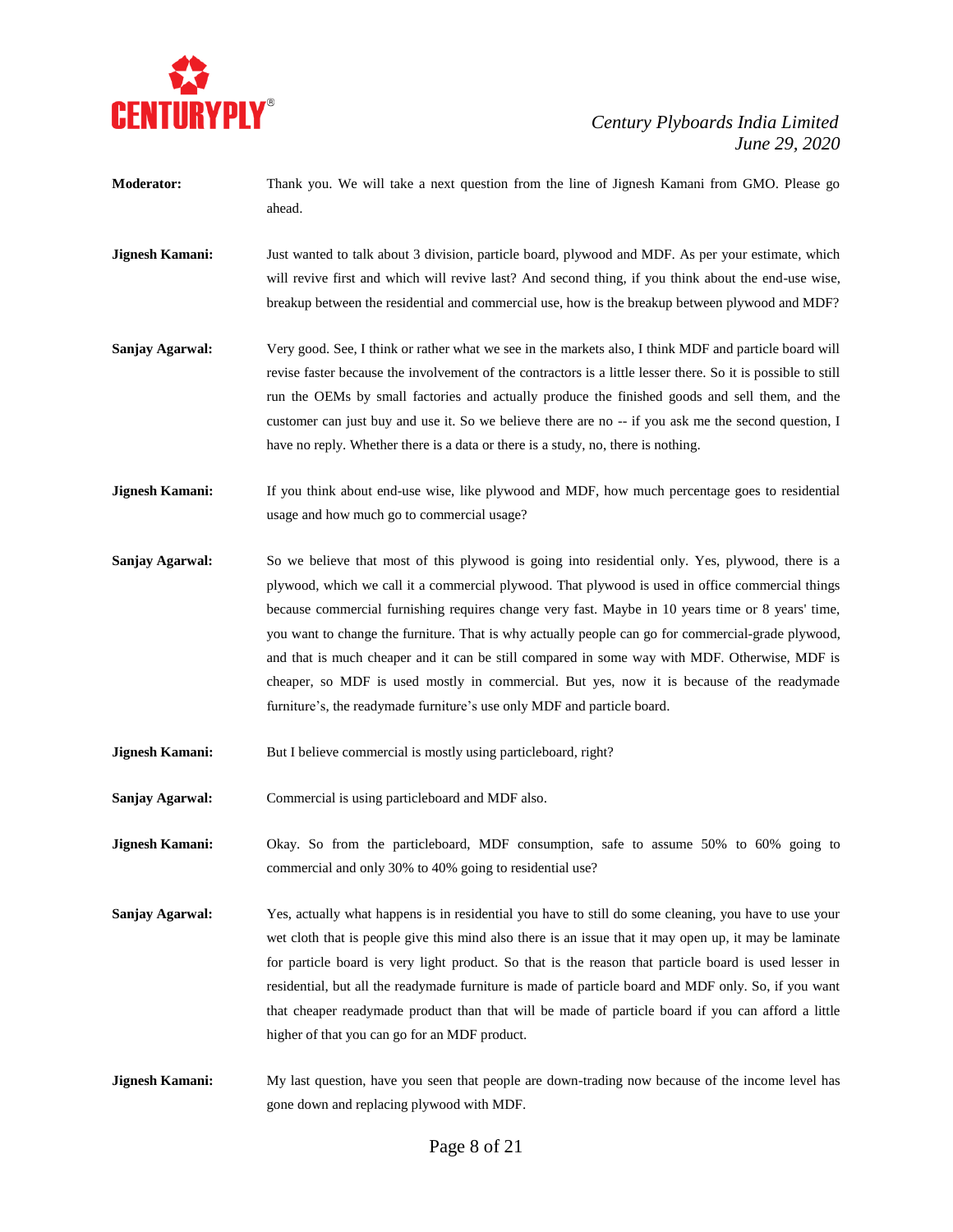

- **Sanjay Agarwal:** This is a question in many people's mind, but then in Indian conditions, see, as far as Century product is considered, the user of Century plywood is the top strata of people seriously. So for them, actually, it is making no difference neither it was today or it will be tomorrow.
- **Jignesh Kamani:** But if we take from Sainik to MDF.
- **Sanjay Agarwal:** Yes, yes, yes. Sainik to MDF and all that. So that is okay, that we are also ready, and there are many, many people who are now coming up who were not using furniture yesterday, now people have started using the furniture. Till yesterday, he was just buying some cot and putting some civil customer to make even sales and all that, but now he is going for furniture because he wants -- he has earned some money and he wants to progress in the social ladder. So there are many, many new people coming into plywood also. So this is okay. This will -- so in other countries, actually, you see the transformation from plywood to MDF are so quick. In India, neither it will be quick nor it will be anywhere near the percentage which it has happened in other countries. It cannot happen.

**Jignesh Kamani:** Thanks a lot.

**Moderator:** Thank you. Our next question is from the line of Dhruv Jain from Ambit Capital. Please go ahead.

- **Dhruv Jain:** Just one question from my side. Sir, over the last two or three months, have you seen the trend of consolidation playing out considering plywood industry has a lot of unorganized players. So due to cash flow issues, have some of them gone out?
- **Sanjay Agarwal:** You see, because of the GST earlier, people used to create too many small, small factories, the smaller guys; they used to create too many factories to save more of excise duty. After GST, this one change has happened that they have consolidated among themselves. They are not dividing 1 factory's production into two or three small, small names and these things. Otherwise, there is nothing much worth in our industry to consolidate. What do we consolidate, tell me? Is there anything I can buy, those small factories are just too small. You cannot really buy them. To put up that extra capacity in my existing factories will be much cheaper, much faster, much more quality oriented. What we can do is we have developed this Sainik plywood or all these small brand one or two, they can be outsourced with quality control and branded separately and sold. So that is happening, that is taking its own sweet time to grow. But I think that is it. There cannot be much of consolidation in our industry actually.

**Dhruv Jain:** Okay Sir, thanks.

**Moderator:** Thank you. Our next question is from the line of Nehal Shah from ICICI Securities. Please go ahead.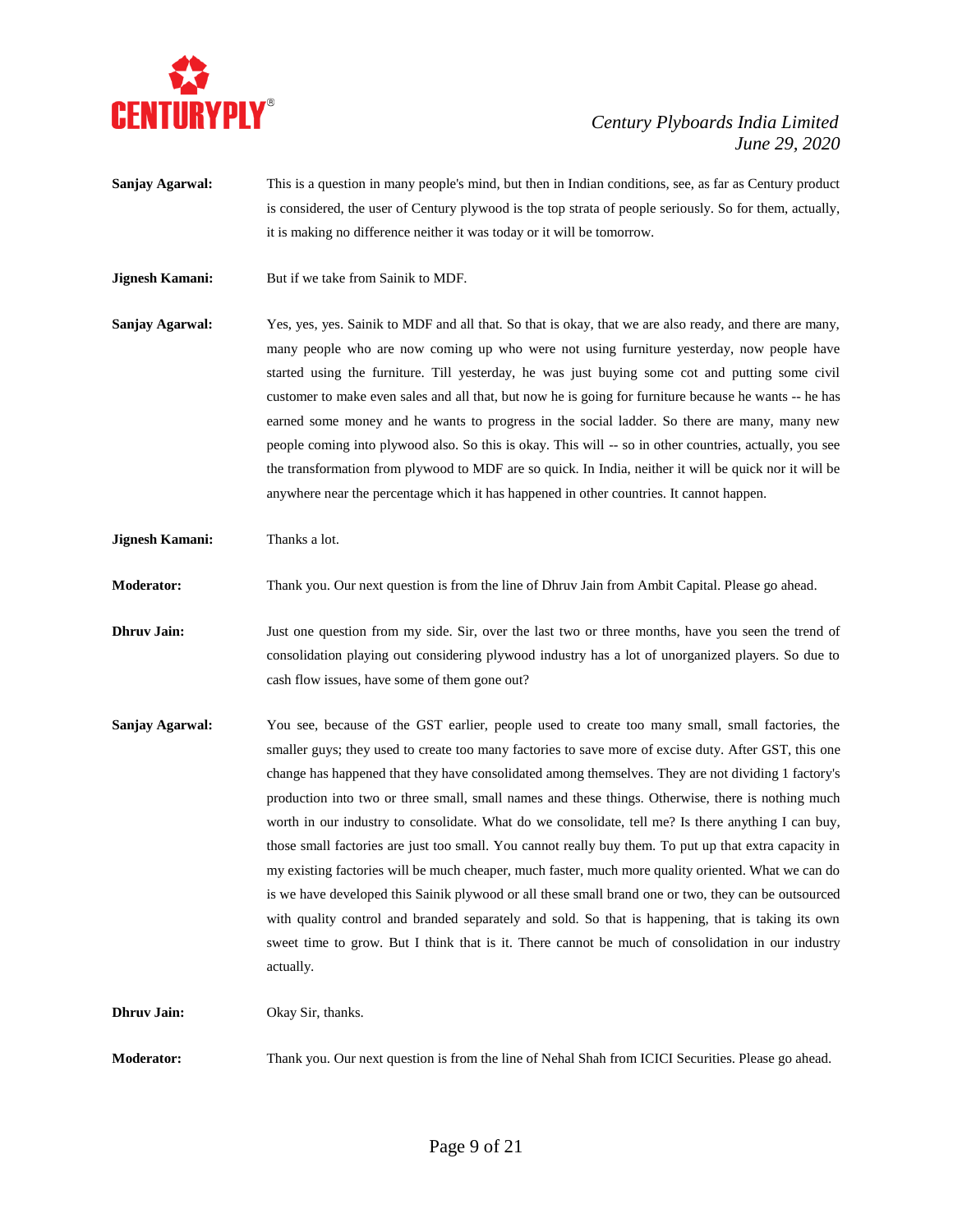

- **Nehal Shah:** Congratulations, Sir. Congratulations for indeed, very good cash flow management. That, I think, is a very, very good silver lining what we have seen in the numbers. Sir, my question would not be rather on volumes, on sales volumes because that is beyond our control, and we do not know as to how the situation would pan out. But my question would more be on the cost side, which is actually under our control, right, more under our control. So what are we actually doing or proposing to do as far as costsaving initiatives are concerned, which are the areas of operations are we looking to control costs?
- **Sanjay Agarwal:** I think let Keshav take this.
- **Keshav Bhajanka:** I think we have been able to take substantial savings in our costs overall. I think over the course of 2 months, we have saved over Rs. 10 Crores a month with regards to our total cost, and I think that for the immediate future, we should see a saving. What we have done is we have reduced salaries. At the same time, we are committed that we will be paying back a certain percentage of the deduction in case the company comes back into profit, which I am sure it will. So as such, I think that there is going to be a reduction in the cost for now. But once we come back into profit, it is actually a deferment more than out in our cost reduction, and there are certain areas where we are working very hard to reduce costs, and one of those areas, the director's remuneration has been made zero, employee costs have been reduced to a certain extent, and other costs also rent, et cetera, we are renegotiating. So I think we are more cost light company at the moment.
- **Nehal Shah:** What about E&P sales?
- **Keshav Bhajanka:** I think that we will take a call on as and when time progresses, as and when the market develops, we will be taking a call on that. As of now, in the first quarter, the cost has reduced substantially. But going forward, we will be taking a call month by month.

**Nehal Shah:** So basically, it will depend on how the volumes are resurfacing post the first quarter.

**Keshav Bhajanka:** It will depend on a couple of things. It will depend on the visibility that we have for the market. It will also depend on the sort of brand proposition that we will be forwarding. So I think as time progresses, we will be able to give you a clearer picture.

**Nehal Shah:** Sure, thanks a lot.

- **Moderator:** Thank you. Our next question is from the line of Susmit Patodia from Motilal Oswal Asset Management. Please go ahead.
- **Susmit Patodia:** Good evening Sir. Good evening to the team. I hope everyone is fine and safe. Sir, my first question is, if you could tell us a little bit more detail about this impact of China, assuming, as you know, right now, most of the goods are not allowed to enter from China or being evacuated from the port. So how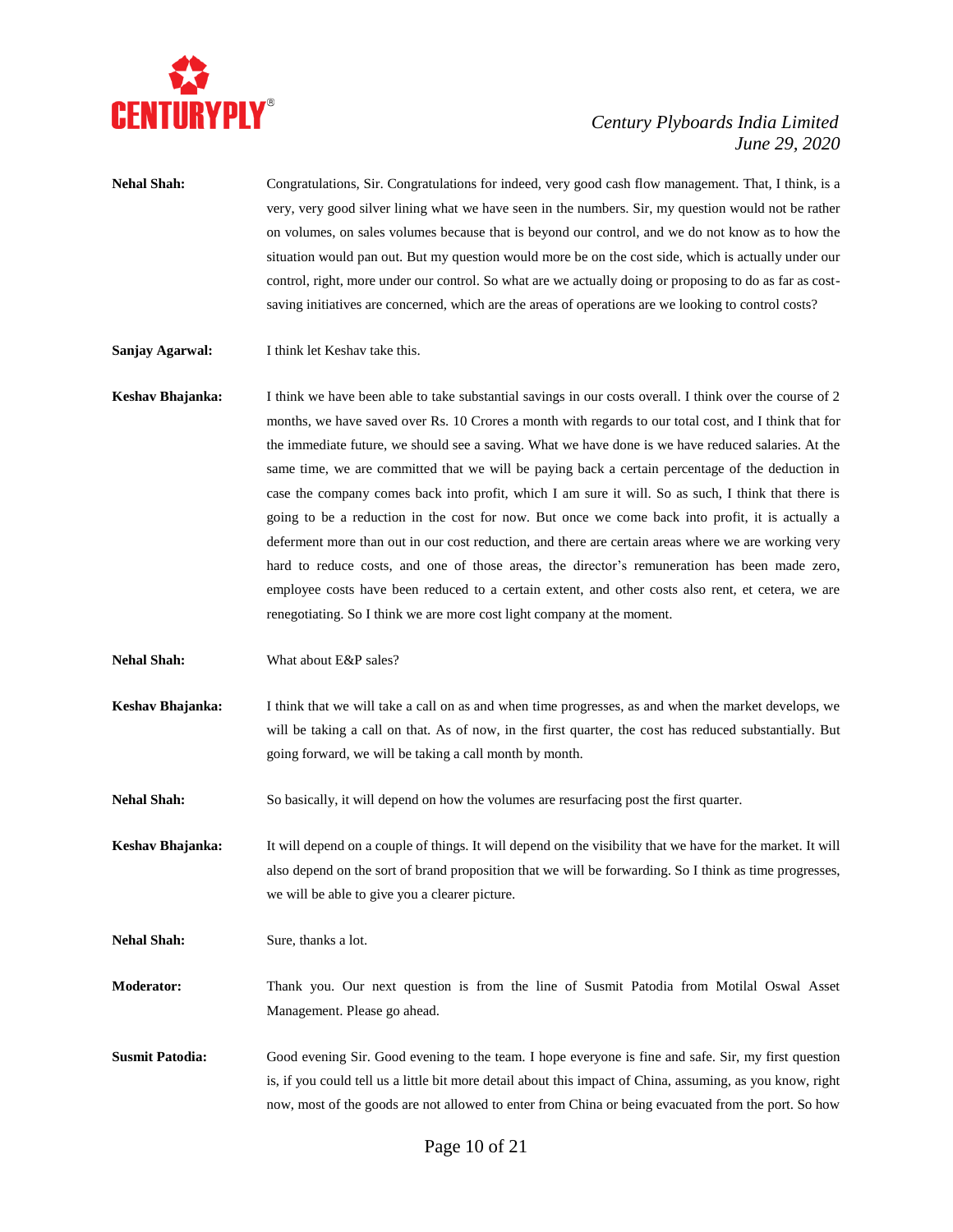

does this impact both our plywood, we understand the furniture part, but does it have any impact on the plywood business?

- **Keshav Bhajanka:** You see, in terms of plywood, we never substantially import into India from China. So I do not think there is going to be a big impact. Yes, in the case of MDF and particle board, more than the anti-China sentiment or something of that sort. I think the issue is that the rupee has depreciated to Rs. 75, and I think that has increased the cost of imports substantially. So I think that plays into our hands.
- **Susmit Patodia:** Got it. So it is an indirect benefit that would then lead to the higher consumption of MDF.
- **Keshav Bhajanka:** Definitely, because the cost goes up by close to 10%.
- **Susmit Patodia:** I just wanted to know, let us say, for some reason, we do not get the go ahead in U.P. How much would there be a hit for any investment that we would have done there?
- **Keshav Bhajanka:** There is 0 hit as of now, so thankfully. Our investment has nothing we have one person, a senior person who is employed, but that again is the miniscule expense?
- **Susmit Patodia:** So no ordering of plant and machinery nothing, nothing has been done.
- **Keshav Bhajanka:** No. Since the license was put on hold, since it was challenged in the NGT, we took a conscious decision to defer the placement of the order of plant and machinery and purchase of land. Everything is identified, but as of now, no order has been placed.
- **Susmit Patodia:** Got it, and last question, Keshav for you is, if you could give us a little more detail about the sales transformation program that you were doing, where are we in that journey now?
- **Keshav Bhajanka:** Could you just repeat that, sorry, your voice broke?
- **Susmit Patodia:** So Keshav, the sales transformation journey that you were spearheading. I just wanted to know where are we in the journey and how much is left to cover the entire country.
- **Keshav Bhajanka:** So it is very, very funny to say this, but I think COVID was a blessing because we have been trying to roll out an SFA pan India, a sales force automation app over the course of the past 2 years, and during the 2 months of lockdown, since there was not too much physical work that we could do, we got behind it and we are able to roll out the entire SFA app pan India. So initially, there are a lot of teething issues, but I think this is one of the most significant changes that we have brought about with regards to how the sales team operates in the market, and the benefits of this, I mean, I think there will be a very clear and immediate benefit. Maybe we would not be able to see in terms of volumes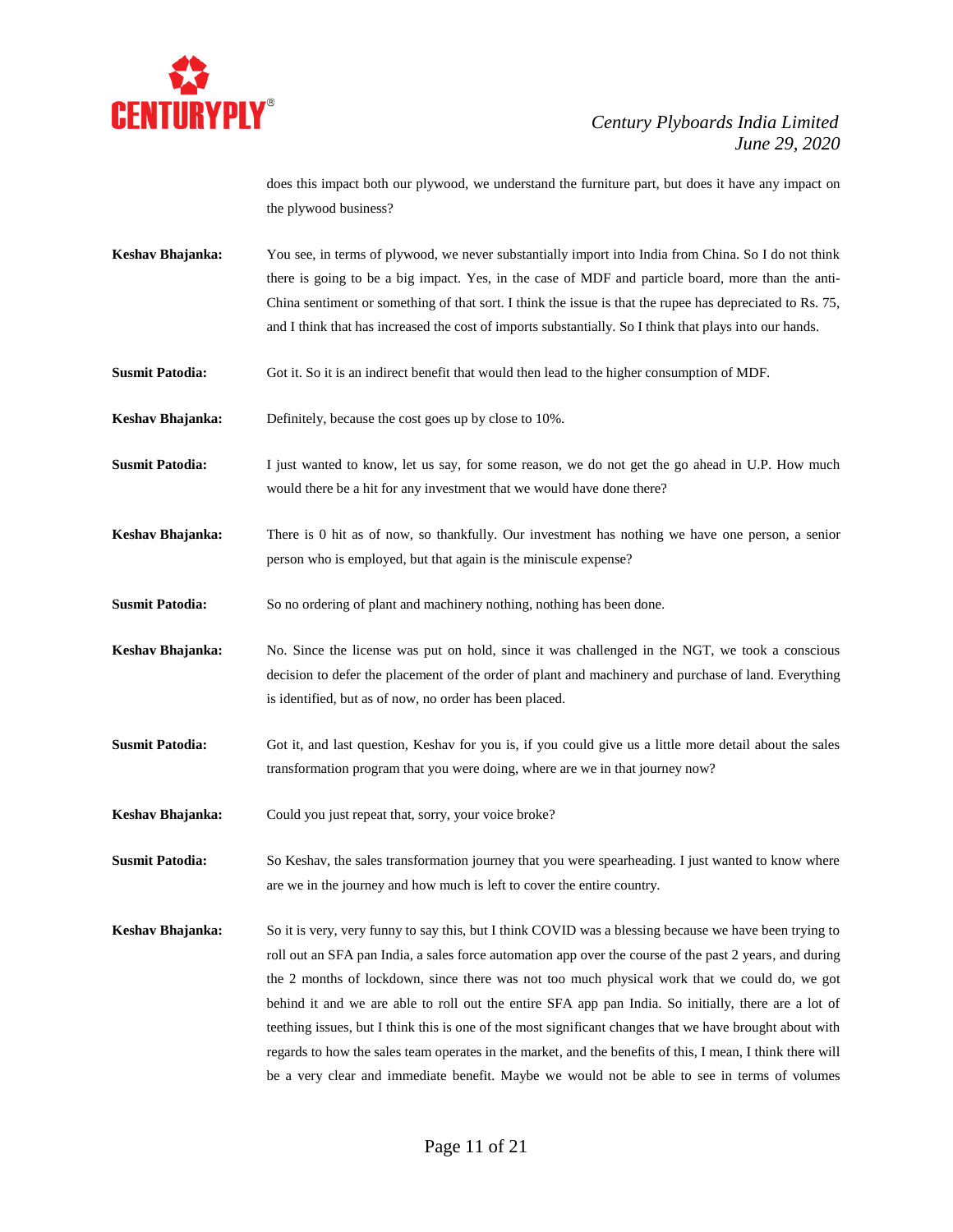

because of the current scenario, but I would say it was a big change in the way we have been operating, and it is going to help us long-term in a very, very considerable way.

**Susmit Patodia:** So SFA we too are now fully implemented across the country now?

**Keshav Bhajanka:** SFA for us is implemented pan-India. With the exception of maybe 1 or 2 locations, where there is no work that is happening right now. So in certain geographies, smaller geography, maybe there is an issue, but otherwise, it is rolled out pan India.

**Susmit Patodia:** Okay, congratulations for that all right. Thank you.

**Moderator:** Thank you. Our next question is from the line of Achal Lohade from JM financial. Please go ahead.

Achal Lohade: Thank you for the opportunity. First, I wanted to check if the new capacity in U.P. does not go ahead. Do we have any alternate site in mind? So why I am asking is because if we have already reached the optimum utilization then and given the time lines for Greenfield expansion, would not it be like wise to also look at alternate site and if we have planned anything on that?

- **Keshav Bhajanka:** So that is a very interesting question because there are two parts to it. As you know, we have been able to set up our capacity faster than anybody else in the industry. We started in Hoshiarpur in 16 months from the day that we broke ground. Our new capacity, we are planning to set up even quicker than what we set up Hoshiarpur in because now we are more knowledgeable and now we are in a better position to execute the MDF project, that being our first and this being second. Having said that, the Supreme Court of India, which is the foremost authority, has already given a comprehensive order that states that MDF does not require license. Right now, it is caught up in the bureaucracy. We are working very hard to get the registration process done. But technically, I do not need a license to set up an MDF unit. We have a plan B; of course, in Hoshiarpur we have created this space for an additional line. We did this when we established the first line, thinking that we will double our capacity. But considering the raw material cost benefit that Uttar Pradesh is likely to provide, our preference is still U.P. Of course, we do have the backup. As of now, we are not even thinking about the backup because the cost advantage is very significant in Uttar Pradesh, and I am sure that within the next 3 months, we will be able to give you positive news on this front.
- Achal Lohade: Got it. Second, when you kind of elaborated on the cost reduction, I could not hear it clearly. You said you could save Rs. 10 Crores for two months. Did I hear right?

**Keshav Bhajanka:** Rs. 10 Crores per month.

Achal Lohade: Rs. 10 Crores per month.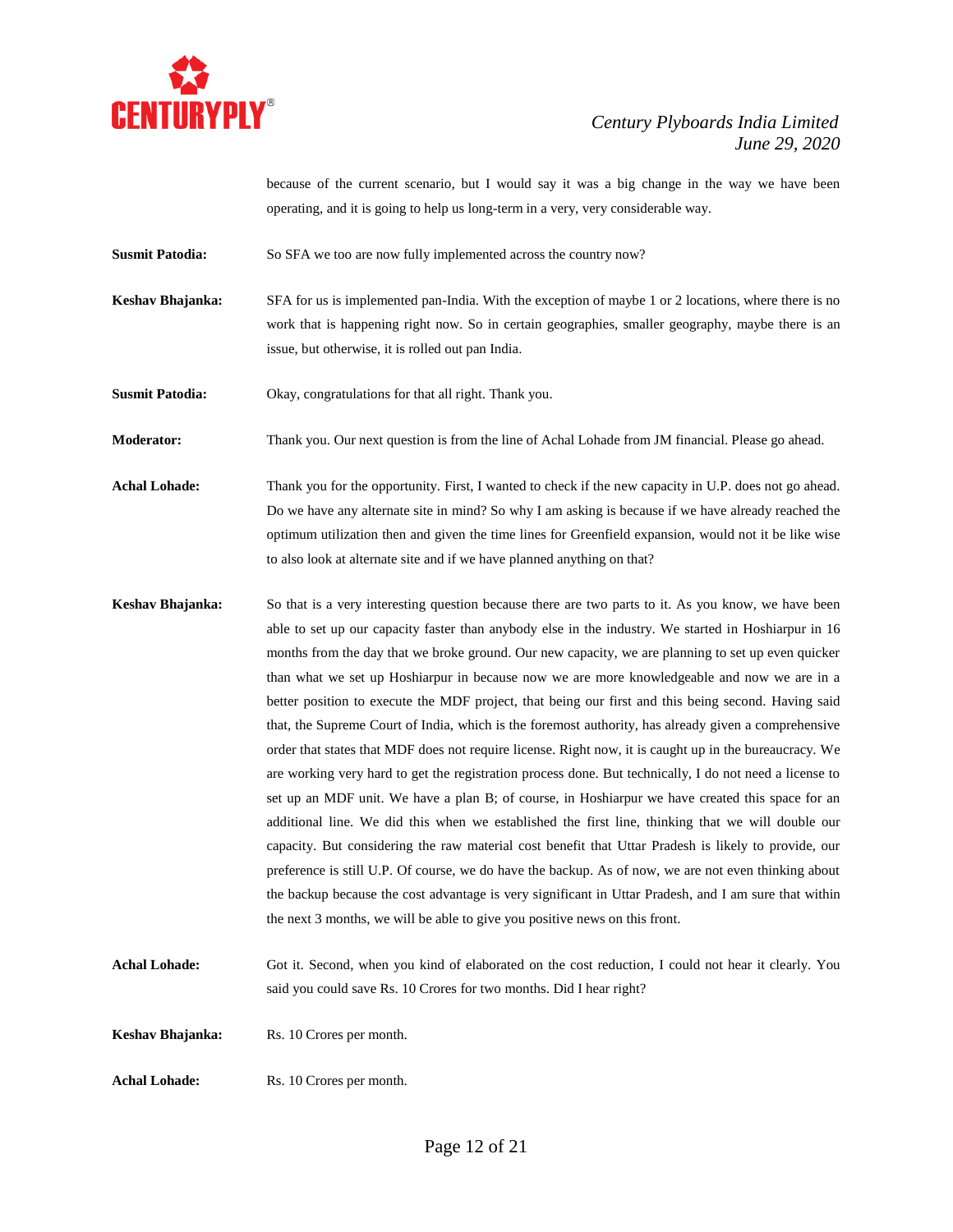

| Keshav Bhajanka:     | Over the course of 2 months. So Rs. 20 Crores over the course of 2 months.                                                                                                                                                                                                                                                                                                                                                                                                                                                                                                                                             |
|----------------------|------------------------------------------------------------------------------------------------------------------------------------------------------------------------------------------------------------------------------------------------------------------------------------------------------------------------------------------------------------------------------------------------------------------------------------------------------------------------------------------------------------------------------------------------------------------------------------------------------------------------|
| <b>Achal Lohade:</b> | Okay, and that includes the salaries part of it right?                                                                                                                                                                                                                                                                                                                                                                                                                                                                                                                                                                 |
| Keshav Bhajanka:     | Yes. Yes. A substantial part of that is from salaries. There have been other cost reductions also. Our<br>interest cost has reduced considerably compared to last year and so on and so forth. But a substantial<br>part of the saving has come from salaries.                                                                                                                                                                                                                                                                                                                                                         |
| <b>Achal Lohade:</b> | Understood. Would it be possible to give us what is the monthly fixed cost, salary and the other office<br>overhead, factory overheads, etc?                                                                                                                                                                                                                                                                                                                                                                                                                                                                           |
| Keshav Bhajanka:     | I think our CFO would be better placed to give you this information. Arun, if you could just pass on<br>this information?                                                                                                                                                                                                                                                                                                                                                                                                                                                                                              |
| Arun Julasaria:      | Can you please repeat your question?                                                                                                                                                                                                                                                                                                                                                                                                                                                                                                                                                                                   |
| <b>Achal Lohade:</b> | Just trying to understand that the cost fixed versus variable so what would be our fixed cost run rate<br>on a monthly basis broadly would that be like Rs. 30 Crores-Rs. 40 Crores a month?                                                                                                                                                                                                                                                                                                                                                                                                                           |
| Arun Julasaria:      | Our fixed cost fees, is around Rs. 30 Crores a month. Without reduction it is around Rs. 30 Crores a<br>month.                                                                                                                                                                                                                                                                                                                                                                                                                                                                                                         |
| <b>Achal Lohade:</b> | And post reduction it is about Rs. 20 Crores?                                                                                                                                                                                                                                                                                                                                                                                                                                                                                                                                                                          |
| Arun Julasaria:      | So with reduction it is about Rs. 22 Crores.                                                                                                                                                                                                                                                                                                                                                                                                                                                                                                                                                                           |
| <b>Achal Lohade:</b> | Understood. That is very helpful, Sir. Just last question, if I may. In terms of the plywood front, you<br>have indicated that the consolidation is not really that material given the small-scale in the<br>unorganized fashion. But is it fair to say that some of these unorganized will go out of the business in<br>this FY2021, and they may not revive permanently? Or you think it could be that they could go out of<br>the market temporarily, but they will again come back.                                                                                                                                |
| Keshav Bhajanka:     | Once bitten twice shy, that statement, I think, in this regard, holds very true because a lot of times in<br>the past, we have felt that this change was likely to take place. So when demonetization happened, I<br>think all of us, myself and you thought that this change would take place, when GST was<br>implemented, again, all of us thought this change will take place. So I think we really need to watch<br>and see how things pan out. It is a very difficult question to answer right now. But yes, there should<br>be some consolidation. We will wait and we will comment on this as time progresses. |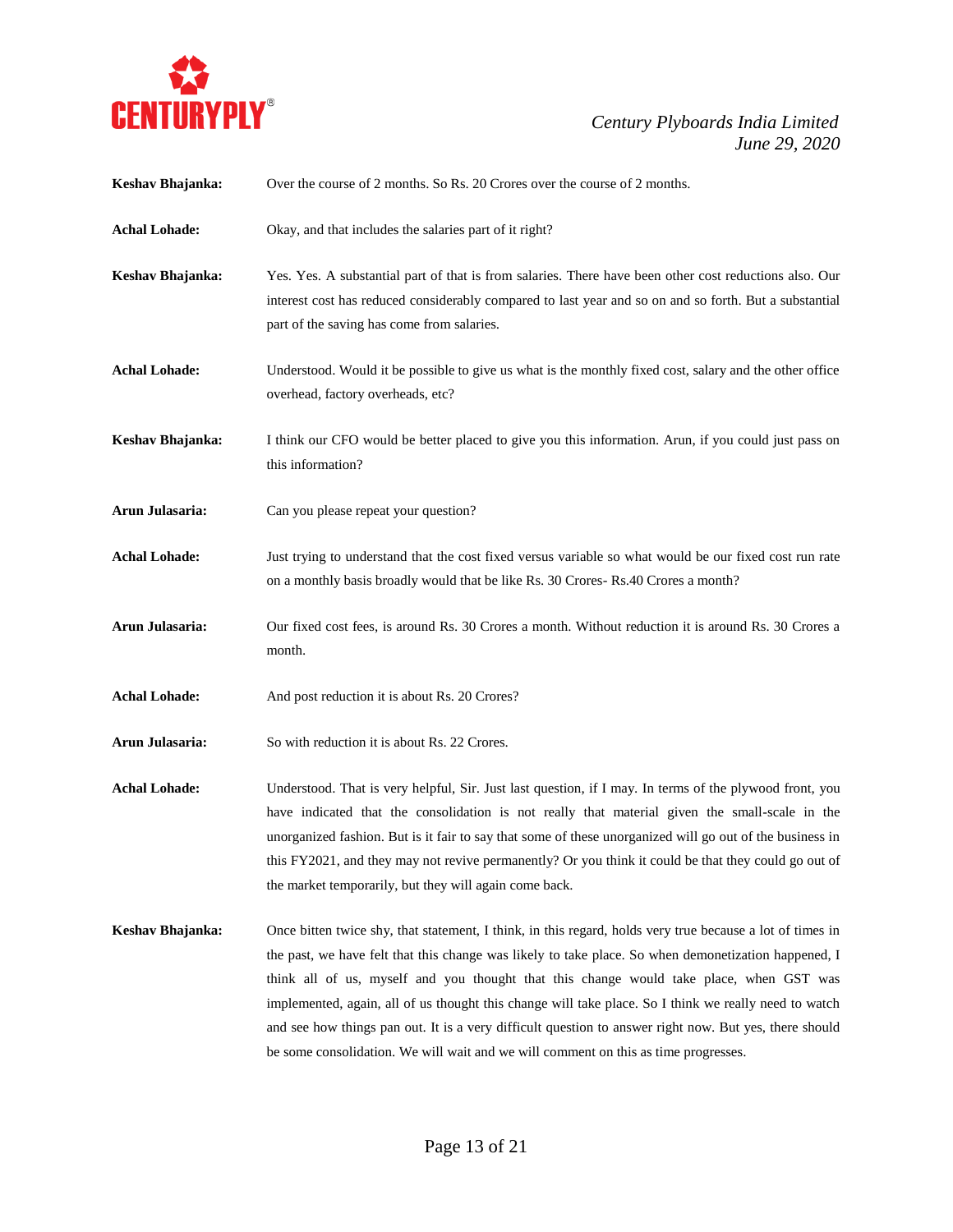

| <b>Achal Lohade:</b>  | That is great. Just last question, if I may, with respect to the mix. Could you please help us with the<br>premium volume of laminates for FY2020, premium plywood?                                                                                                                                                                                                                                                                         |
|-----------------------|---------------------------------------------------------------------------------------------------------------------------------------------------------------------------------------------------------------------------------------------------------------------------------------------------------------------------------------------------------------------------------------------------------------------------------------------|
| Keshav Bhajanka:      | I will just pass this to Arun again. Yes, I think Arun would be better placed.                                                                                                                                                                                                                                                                                                                                                              |
| Nikita Bansal:        | So the value is approximately 71% in premium and 29%                                                                                                                                                                                                                                                                                                                                                                                        |
| <b>Achal Lohade:</b>  | This is in terms of value.                                                                                                                                                                                                                                                                                                                                                                                                                  |
| Nikita Bansal:        | Yes.                                                                                                                                                                                                                                                                                                                                                                                                                                        |
| <b>Achal Lohade:</b>  | Volume term?                                                                                                                                                                                                                                                                                                                                                                                                                                |
| Nikita Bansal:        | Would be around 37%.                                                                                                                                                                                                                                                                                                                                                                                                                        |
| <b>Achal Lohade:</b>  | I am sorry to harp you on that. In terms of this in FY2019, how different would that be?                                                                                                                                                                                                                                                                                                                                                    |
| Nikita Bansal:        | FY2019 completely it is approximately 65-35 in the volume and 75-25 in the value.                                                                                                                                                                                                                                                                                                                                                           |
| <b>Achal Lohade:</b>  | Got it. That is very helpful. Thank you so much.                                                                                                                                                                                                                                                                                                                                                                                            |
| <b>Moderator:</b>     | Thank you. The next question is from the line of Sneha Talreja from Edelweiss Securities. Please go<br>ahead.                                                                                                                                                                                                                                                                                                                               |
| <b>Sneha Talreja:</b> | Good evening Sir and thanks a lot for taking the question. I am sorry if I am repeating this question if<br>you broadly answered. I just wanted to understand about your laminate segment. is there any one-off<br>impact on margins here? Also secondly, how much is the exposure portion of laminate division right<br>now?                                                                                                               |
| Keshav Bhajanka:      | So I could not hear your question completely. But if I got it right, you were talking about the margins<br>and the margins have come back in this quarter and therefore are they likely to continue, right? I think<br>that was your question.                                                                                                                                                                                              |
| Sneha Talreja:        | Yes, some color on that?                                                                                                                                                                                                                                                                                                                                                                                                                    |
| Keshav Bhajanka:      | Long term, we have always said that EBITDA margins for laminate should be in the range of 15% to<br>16%. Last year was a tough year, but before that, we were at 15%, 15%, and this year, in Q4, we<br>would have actually done even better. So I am sure that in the long term, we can look at 15%, 16%<br>EBITDA margins for laminates, definitely. In terms of exports, exports are about 25% or 20% to 25%<br>of our turnover by value. |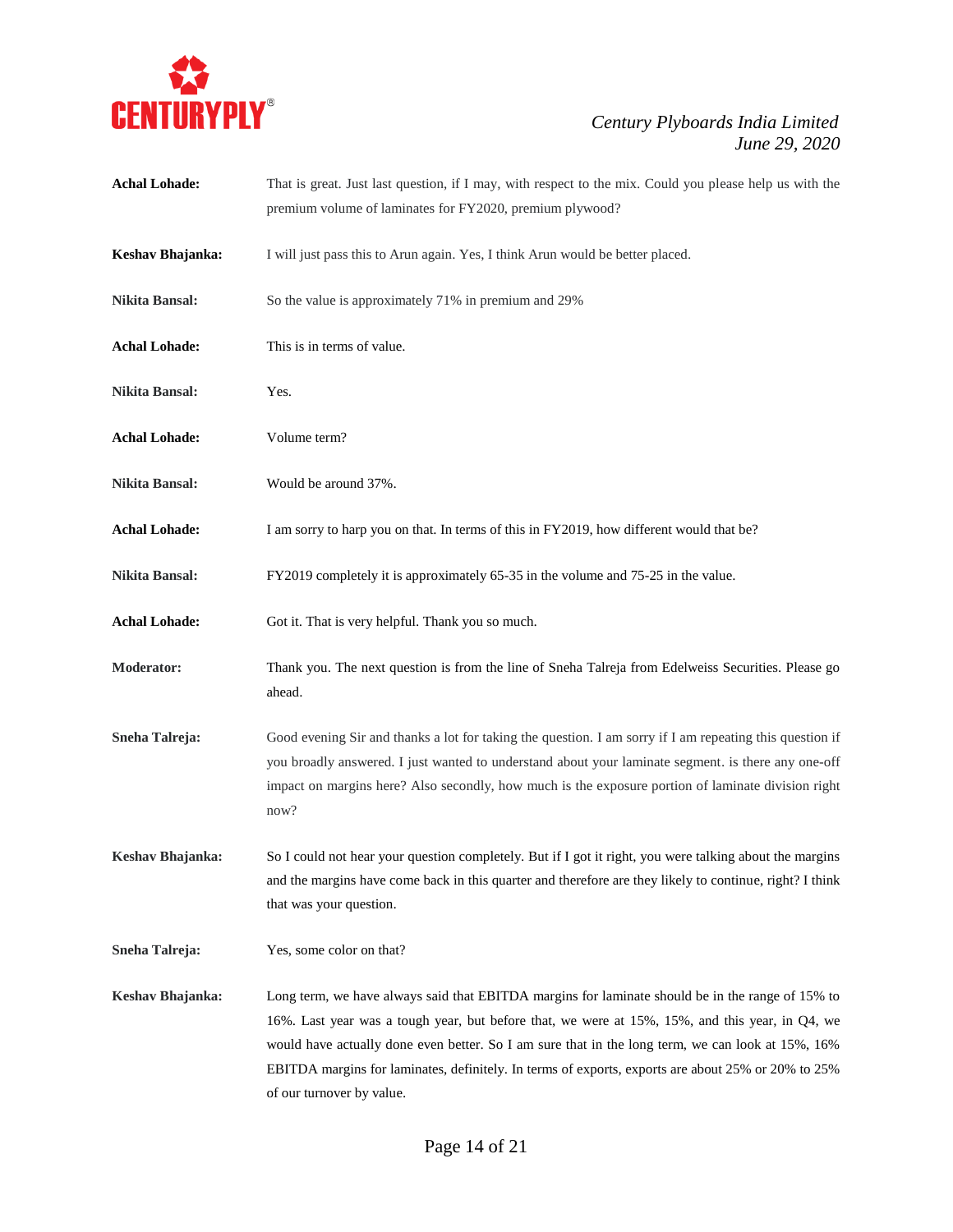

- **Sneha Talreja:** Sir, if at all you could mention how much was the laminates export last year as a percentage of sales?
- **Keshav Bhajanka:** I do not have that data on me right now, I am sure that my team I pass on the data to you.
- **Sneha Talreja:** Sure. In that case, could you give some color that, are we seeing export demand to be much higher? And are we seeing this mix change in the laminate division.
- **Keshav Bhajanka:** Definitely. Currently, our exports are doing well. I think we are at 90% of last year in terms of export volumes. So exports are doing better than the domestic market because some of the markets that we are exporting to have fared better as compared to India in terms of the spread of COVID. So some markets are still operating, and there, the demand is still strong. So for the next few months, I think there will be a higher percentage of export turnover compared to domestic. In percentage terms, there will be a slight increase of export as a percentage of total.
- **Sneha Talreja:** Sure, Sir that was helpful.
- **Moderator:** Thank you. The next question is from the line of Siddharth Rajpurohit from JHP Securities. Please go ahead.
- **Siddharth Rajpurohit:** Good evening Sir. Sir, there is a probability that we may have to live longer in this situation. So do you see more of the furniture industry getting more factory ready and being supplied for installation at the end use? I mean, like what is the norm in the developed country, where the products are being developed?
- **Keshav Bhajanka:** There are a few factors to this. If you look at developed countries, one of the biggest reasons behind the high percentage of readymade furniture is that in developed countries, the cost of manpower is extremely high. If you compare India's cost of manpower to developed country, we are actually nowhere. So I do not think that this trend is going to suddenly change just because of the pandemic. Definitely, in the interim period, when there is a shortage of labor, at that point in time, readymade furniture would, in all likelihood, do a little better. But I do not think that there is going to be a grand change in the trend just because of the pandemic. So I do not think that is going to happen.
- **Siddharth Rajpurohit:** Okay. One question to Mr. Julasaria. Sir, in the cash flow, we have sale of property and plant of Rs. 98 Crores. What does that pertain to? Is this anything with regards to in-house?
- **Arun Julasaria:** Rs. 98 Crores, it should not be.
- **Siddharth Rajpurohit:** Sir, in the current year, if you see sale of property, plant and equipment of Rs. 98.39 Crores.
- **Arun Julasaria:** Let me see. I will just answer your question.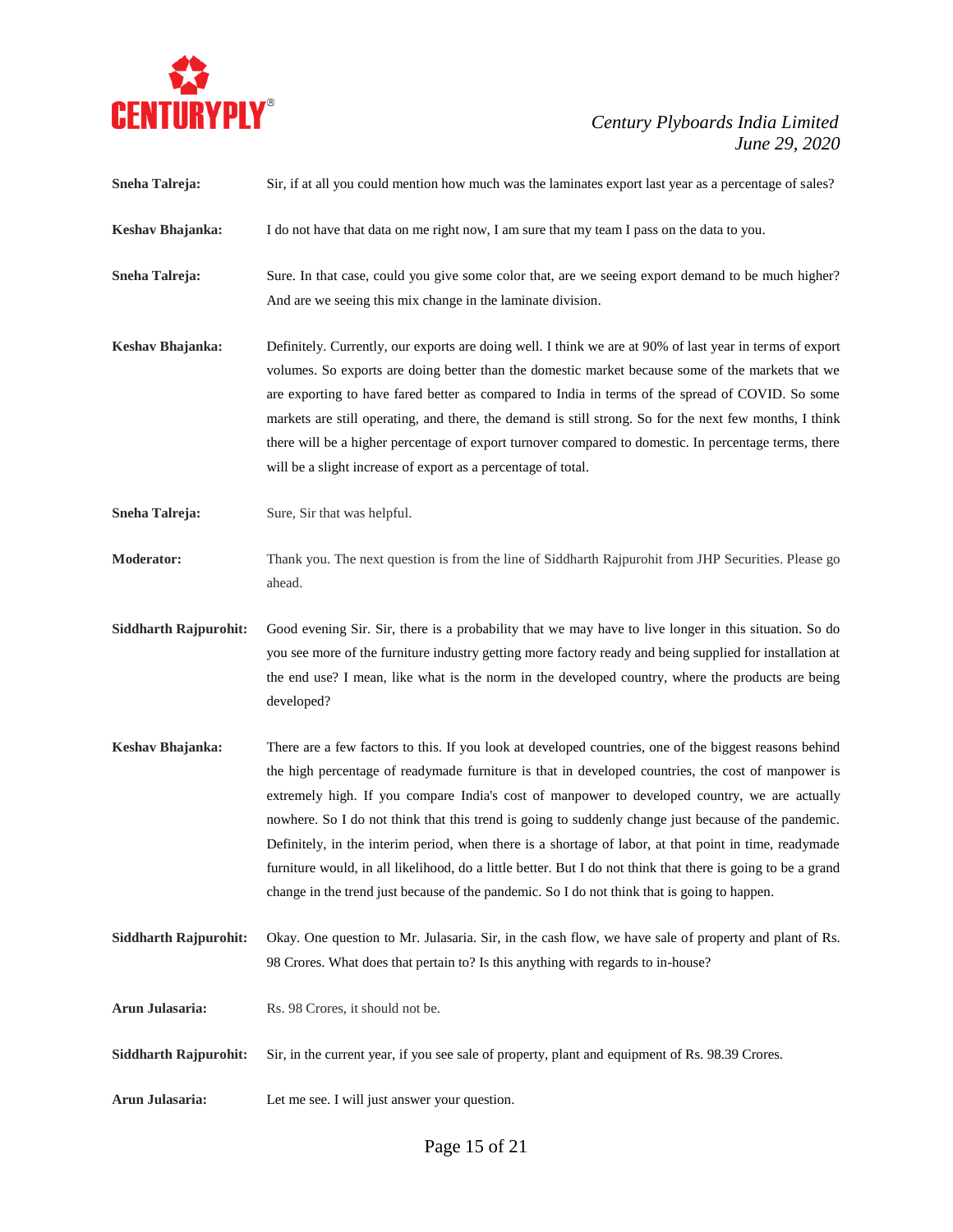

**Keshav Bhajanka:** So one part of this is from the sale of one floor in the current new office building that we have made, so that has generated some cash flow, but I am sure that the CFO would be able to give you more detail going forward.

**Siddharth Rajpurohit:** So that is the only question. Sir can give me during the call, you can take another question.

**Moderator:** Thank you. The next question is from the line of Arun Baid from BOB Capital. Please go ahead.

- **Arun Baid:** Of our total plywood sales what proportion would be coming from the top 10 cities of the country Sir?
- **Keshav Bhajanka:** We do not actually have a figure per se. But what I can tell you is that even when it comes to cities, you need to define the area because suppose we look at Calcutta. When we talk about Calcutta branch, we speak of it as 1 branch, but there is a lot of up country sales that takes place. So I can do the working and my team can get back to you with the figure for the towns. It becomes a little difficult because cities and the up country when we speak about the city, it is the metropolitan area, right? But a lot of sales take place in the adjoining suburbs and in areas that are not part of the metropolitan, the geographical metropolitan. So we will get back to you with data exactly on the 10 cities. But at the moment, I do not have it on me.

**Arun Baid:** Thank you.

**Moderator:** Thank you. The next question is from the line of Abhishek Ghosh from DSP Mutual Fund. Please go ahead.

- **Abhishek Ghosh:** Thanks for the opportunity. I just wanted to understand one thing. If you look at your revenue mix, it tilted to almost about 50%, 55% coming from plywood where the growth also has been a little muted in terms of if you look at last four, five years, and if you look at your laminates and MDF and particleboard, the growth has been much better and with margins being much healthier. So if you were to chart out a more like a 3-year, 4-year strategy for you, where do you see this proportion settling down for the individual product because the incremental capacity addition will also move towards the MDF and PB. So how should one look at it from more like a 2 to 3-year perspective, if you can just help us with that?
- **Keshav Bhajanka:** Can I take this in a slightly different way? You see today, even in the plywood, we are barely 4% of the total market. So I am 100% confident that the market will grow maybe slowly, but we will be growing faster than the market. So plywood turnover will go up and having said that, you have seen that in MDF and particle board, we have ramped up our capacity to 100% within the first 2 to 3 years. So it is definitely a growth area for us. Sitapur will effectively double the turnover of the MDF and particle board division once it comes on board. So within the first 12 months of Sitapur being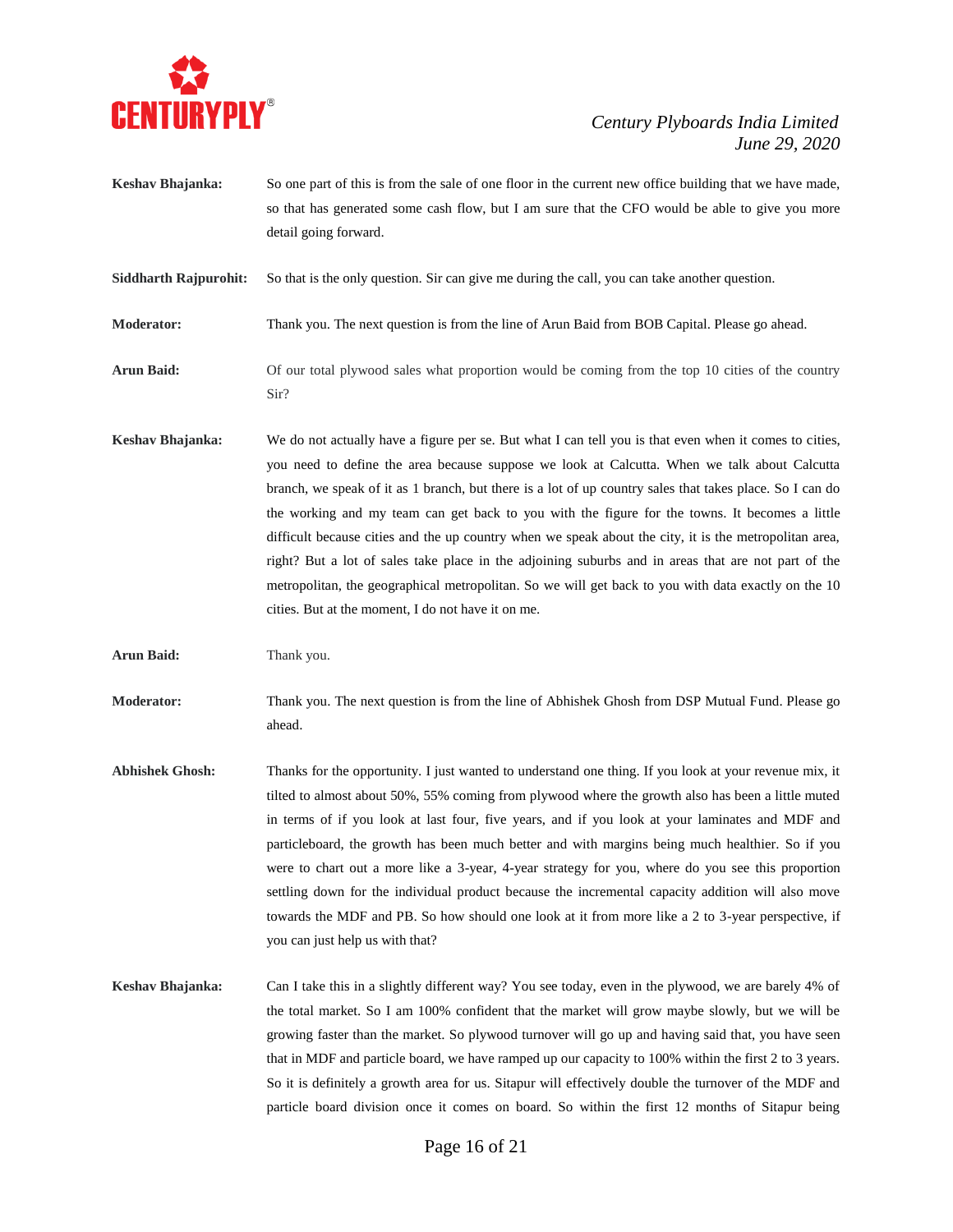

operational, we should see our MDF and particle board turnover double of what that is today. Assuming that happens in the next 2 years, definitely, there will be a switch towards MDF and particle board. The percentage of overall turnover will increase. So the laminates, I believe that, yes, we can look at 15% growth going forward but plywood as well I would not say that this low growth is likely to continue. I think we are well positioned for 10% growth. Actually so we were well positioned for 10% growth prior to the pandemic. We saw it in the last quarter also. But yes, in terms of in relative terms, MDF and particle board will be growing faster.

- **Abhishek Ghosh:** Okay. So to that extent, your margin profile will also inherently improve because of the better revenue mix, is that the right way technically?
- **Arun Julasaria:** Yes. The blended EBITDA margin will increase.
- **Abhishek Ghosh:** Okay. Fair enough, and Sir, just one thing to Arun Ji while we have seen a very sharp decline in the overall debt position, but that is not completely reflected in the interest cost tenements if we see. So I am saying going forward is and think will that the benefit will be more back-ended and will we see impact in FY2021, what is your look at it?
- **Arun Julasaria:** The debt reduction you are seeing the debt reduction figure at the year-end. So debts will come down gradually over 12 months' time.
- **Abhishek Ghosh:** Okay, and even looking at the quarterly interest cost, it is still at about Rs. 8.5-odd Crores. If you were to analyze that number, which will arrive at Rs. 35 Crores kind of a number with corresponding debt being far lower. So I am just trying to understand that.
- **Arun Julasaria:** In fact, what happened in between, we had the surplus amount also. We have borrowed say, by way of WCDL now we have to borrow 50% of our cash credit; we have to borrow in the form of WCDL. But in between, we have a surplus. So we park that into liquid funds. So that is reflected in other income and interest income.
- **Abhishek Ghosh:** Okay. So I should look at net interest number rather than?

**Arun Julasaria:** Yes.

- **Abhishek Ghosh:** Okay. Sir, does this Rs. 188 Crores include all the kind of interest-bearing instruments? Or are there any kinds of exceptions?
- **Arun Julasaria:** Yes all except current maturity.
- **Abhishek Ghosh:** Except current maturity.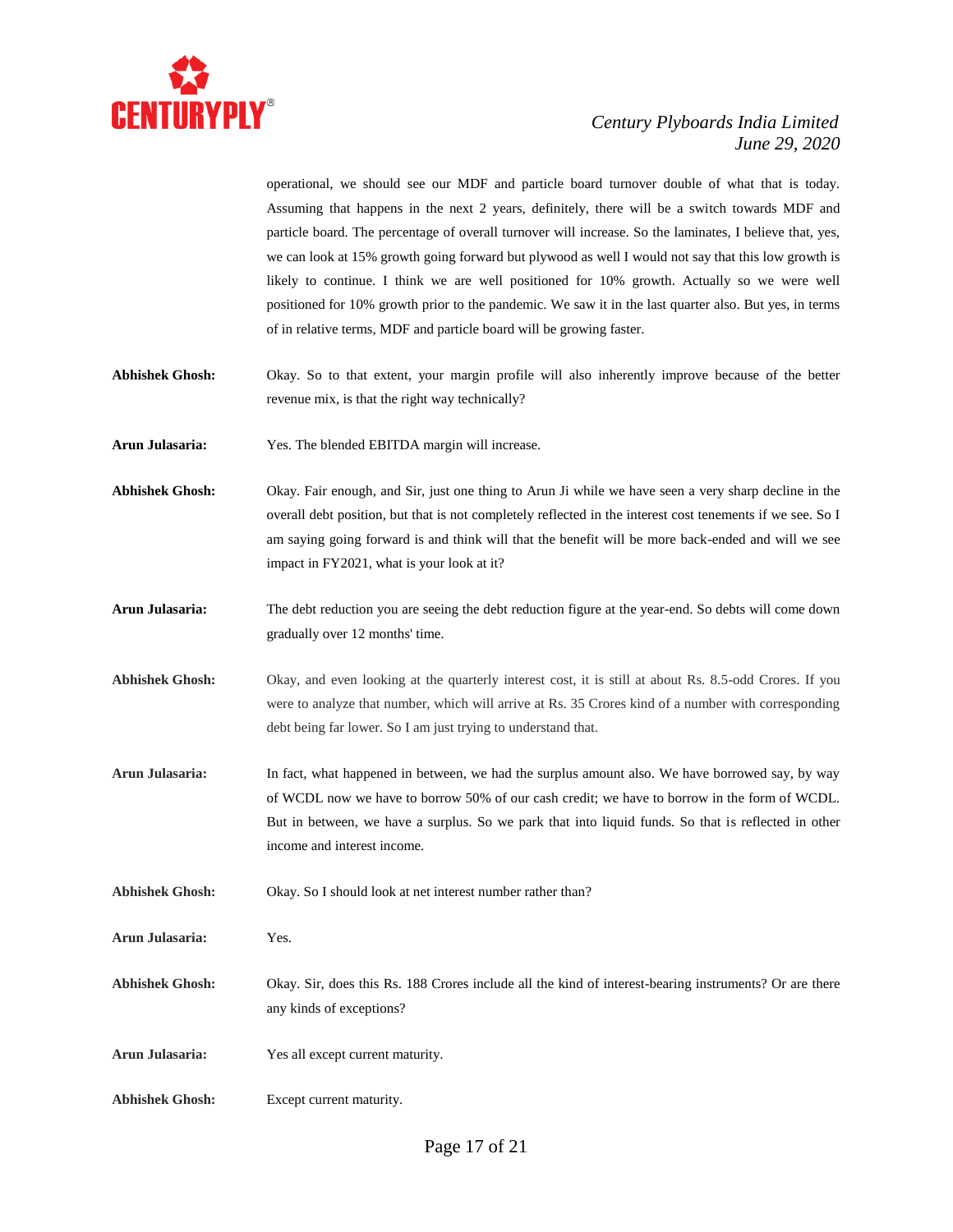

| <b>Abhishek Ghosh:</b> | So what would be that amount Sir, current maturity?                                                                                                                                                                                                                                                                                                                                                                                                                                                                                                                                                                                                                                                                                                                                        |
|------------------------|--------------------------------------------------------------------------------------------------------------------------------------------------------------------------------------------------------------------------------------------------------------------------------------------------------------------------------------------------------------------------------------------------------------------------------------------------------------------------------------------------------------------------------------------------------------------------------------------------------------------------------------------------------------------------------------------------------------------------------------------------------------------------------------------|
| Arun Julasaria:        | That is classified as a current liability. So that is not included.                                                                                                                                                                                                                                                                                                                                                                                                                                                                                                                                                                                                                                                                                                                        |
| <b>Moderator:</b>      | Thank you. Our next question is from the line of Karan Bhatelia from Asian Market Securities. Please<br>go ahead.                                                                                                                                                                                                                                                                                                                                                                                                                                                                                                                                                                                                                                                                          |
| Karan Bhatelia:        | Sir just wanted to understand the effect of cyclone on our financials.                                                                                                                                                                                                                                                                                                                                                                                                                                                                                                                                                                                                                                                                                                                     |
| Keshav Bhajanka:       | So this is one area where we are extremely, extremely proud. The day after Amphan, the very same-<br>day after Amphan, our laminate unit started production again in Calcutta. We were able to get the<br>plywood unit up and running within 20 days, and I was in the factory the day after Amphan, and if<br>you saw the level of damage, you would have said this is 3 months out. So we have been able to ramp<br>up and gear up very, very well, and they are back to production, like I told you. With regards to<br>financial impact, it was all under insurance. So I do not think there will be any substantial financial<br>impact? Yes, the 15, 20 days where plywood was not functioning, the overhead cost for that can be<br>considered as the financial impact, that is it. |
| <b>Karan Bhatelia:</b> | Okay. Sir, can you like split how are sales into retail and institutional and how are things shifting up<br>there?                                                                                                                                                                                                                                                                                                                                                                                                                                                                                                                                                                                                                                                                         |
| Keshav Bhajanka:       | Extremely difficult to do that. Sorry, it is extremely difficult to do that because even if you look at a<br>large project, a lot of the time projects are supplied through dealers. As a percentage of our overall<br>sales, our direct sale is not even 5%. So for me to give you a figure of institutional versus retail<br>becomes very difficult because I look at it from direct billing point of view, 95% of my sale is retail.                                                                                                                                                                                                                                                                                                                                                    |
| <b>Karan Bhatelia:</b> | Okay. Because we envisage better recovery in the retail replacement compared to the institution<br>project, and this is where my question was coming from.                                                                                                                                                                                                                                                                                                                                                                                                                                                                                                                                                                                                                                 |
| Keshav Bhajanka:       | Again, the entire modus operandi for us is even institutional orders are being routed through retail. So<br>because of that, it is very difficult for me to give you any sense of it right now.                                                                                                                                                                                                                                                                                                                                                                                                                                                                                                                                                                                            |
| <b>Karan Bhatelia:</b> | Thank you. That is it from my end.                                                                                                                                                                                                                                                                                                                                                                                                                                                                                                                                                                                                                                                                                                                                                         |
| <b>Moderator:</b>      | Thank you. Our next question is from the line of Prashant Kothari from Pictet. Please go ahead.                                                                                                                                                                                                                                                                                                                                                                                                                                                                                                                                                                                                                                                                                            |
| Prashant Kothari:      | I just wanted to understand how you are managing the working capital so well. I mean, there are other<br>businesses who have probably been a bit more relaxed with their dealers, but here, it seems that our<br>receivables have gone up substantially. So what exactly have you done there to bring down the<br>receivables?                                                                                                                                                                                                                                                                                                                                                                                                                                                             |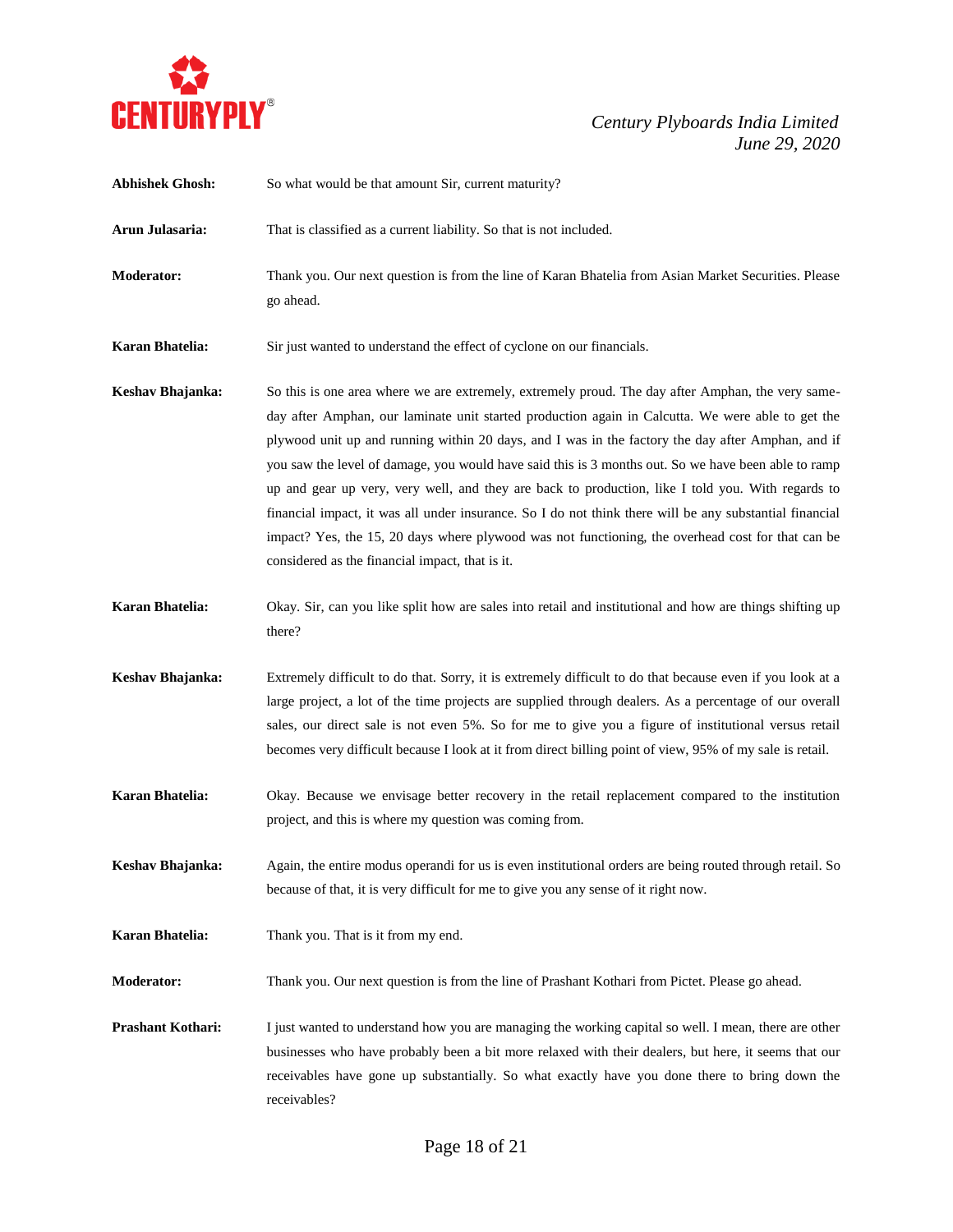

- **Keshav Bhajanka:** So our debtor policy is very, very clear. Our outstanding days are very well defined, and we do not make exceptions to this for the sake of short-term gain in sales. So I think that is one area where we have really been able to ensure correct management practice. Other than that, 1 more thing that we have done is we have reduced inventory. So as you know, we have hired a consultant called Vector and they helped us with a refreshment system that enables us to work with lower inventory compared to what we were doing earlier. So I think both these put together has helped in a much healthier working capital cycle for us.
- **Prashant Kothari:** Is the working capital cycle very different in MDF versus plywood?

**Keshav Bhajanka:** Definitely. MDF, the debtor deal is far lower than plywood.

- **Prashant Kothari:** Okay. So as the sales mix changes in the future, as you are seeing MDF and particle board will kind of grow faster than ply. Then it would mean that the working capital would also improve like structure.
- **Keshav Bhajanka:** Yes. If you look at the different divisions, I think the CFO can give you a breakup, but you should see a further reduction in the working capital structure as a higher percentage of our sales once the new plant comes, and then there should be a further squeeze in the working capital cycle.
- **Sanjay Agarwal:** There was one more reason. There was one more reason for reduction of working capital cycle. Our Chairman, actually, in the beginning of this year, he took it with decisively that we must reduce our stocks across country. So the special analysis was done and real efforts were made towards it and the basics of stocks were also changed for all the items that, yes, this item was being stored for 20 days. Now it should be stored for 15 days, 16 days so all those have really made a lot of difference to our working capital cycle, actually. Everything makes a difference, a very small thing, and he decided in the very beginning of the year that this has to be done. So it happened.
- **Prashant Kothari:** Okay, and just a new plant that you were putting up for MDF, would it come under the 15% tax regime?
- **Sanjay Agarwal:** It should, why not?
- **Keshav Bhajanka:** Yes, incorporated a separate company for this purpose. So we will be getting a 15% tax rate for the new plant.
- **Moderator:** Thank you. We will take our next question from the line of Siddharth Rajpurohit from JHP Securities. Thank you.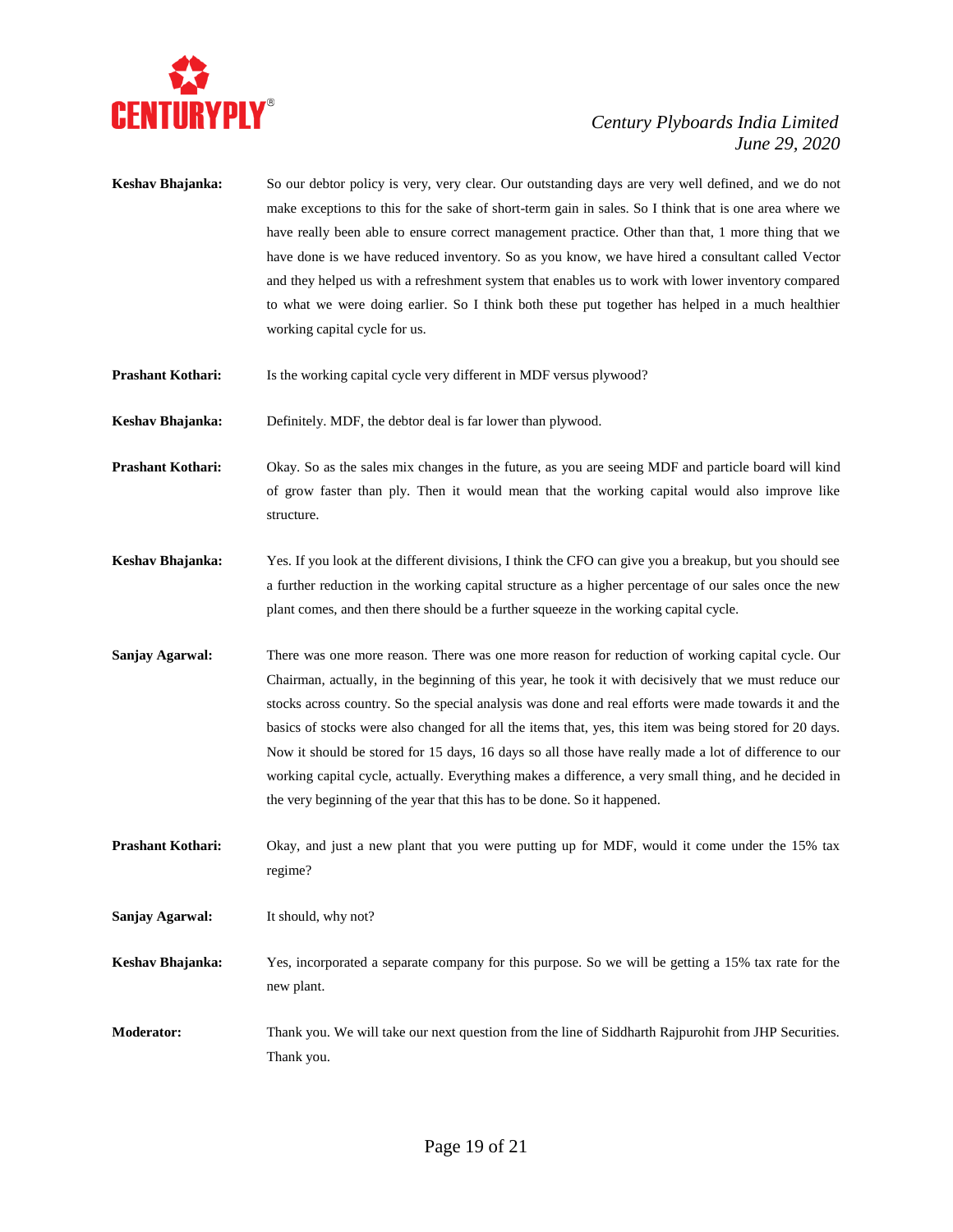

Rs. 38 Crores in standalone? **Arun Julasaria:** I will come back. In fact, I do not have the detail at the moment. So I will come back to you. Please call me personally. **Siddharth Rajpurohit:** Sure, Sir, and can I get the current maturities also Sir, is it possible in the debt? **Keshav Bhajanka:** Yes, just 1 minute. **Arun Julasaria:** That figure, I need to give you in fact. Okay. **Siddharth Rajpurohit:** I will e-mail you for both the things. **Arun Julasaria:** Yes. **Moderator:** Thank you. Our next question is from the line of Susmit Patodia from Motilal Oswal Asset Management. Please go ahead. **Susmit Patodia:** Sorry to come back. I wanted to know for whatever reason if the UP permission does not come through timely, is there a backup plan because this is such a high-margin and low working capital segment for the company? **Keshav Bhajanka:** So like I already mentioned, when we came up with the plant in Hoshiarpur, we actually have created the entire infrastructure. I do not even need to put in another shed. In my existing shed, I have left space for another line. This is not a plant that we are setting up one year or two years. But there is a long-term cost advantage that we are getting out of the Uttar Pradesh? That is the reason we are putting so much cost in it. Otherwise, setting up the unit in Hoshiarpur is a very easy exercise for us. To be honest, it requires maybe an 8 to 9 months timeframe to establish a 67% increase in capacity there. So that is an easier exercise for us, but Sitapur will be more beneficial long term. **Susmit Patodia:** Okay. Okay. So I mean, let us say, worst-case scenario, if whatever happens, we can still go ahead and take a decision on Hoshiarpur as well. **Keshav Bhajanka:** 100%. **Susmit Patodia:** Okay, and is there a time line that you have set for yourself that you could share with us, saying, okay, by this point, if we do not get through in UP, we are more ready?

**Siddharth Rajpurohit:** Julasaria ji, just wanted the answer on that cash flow question of 98 crores inconsolidated and then